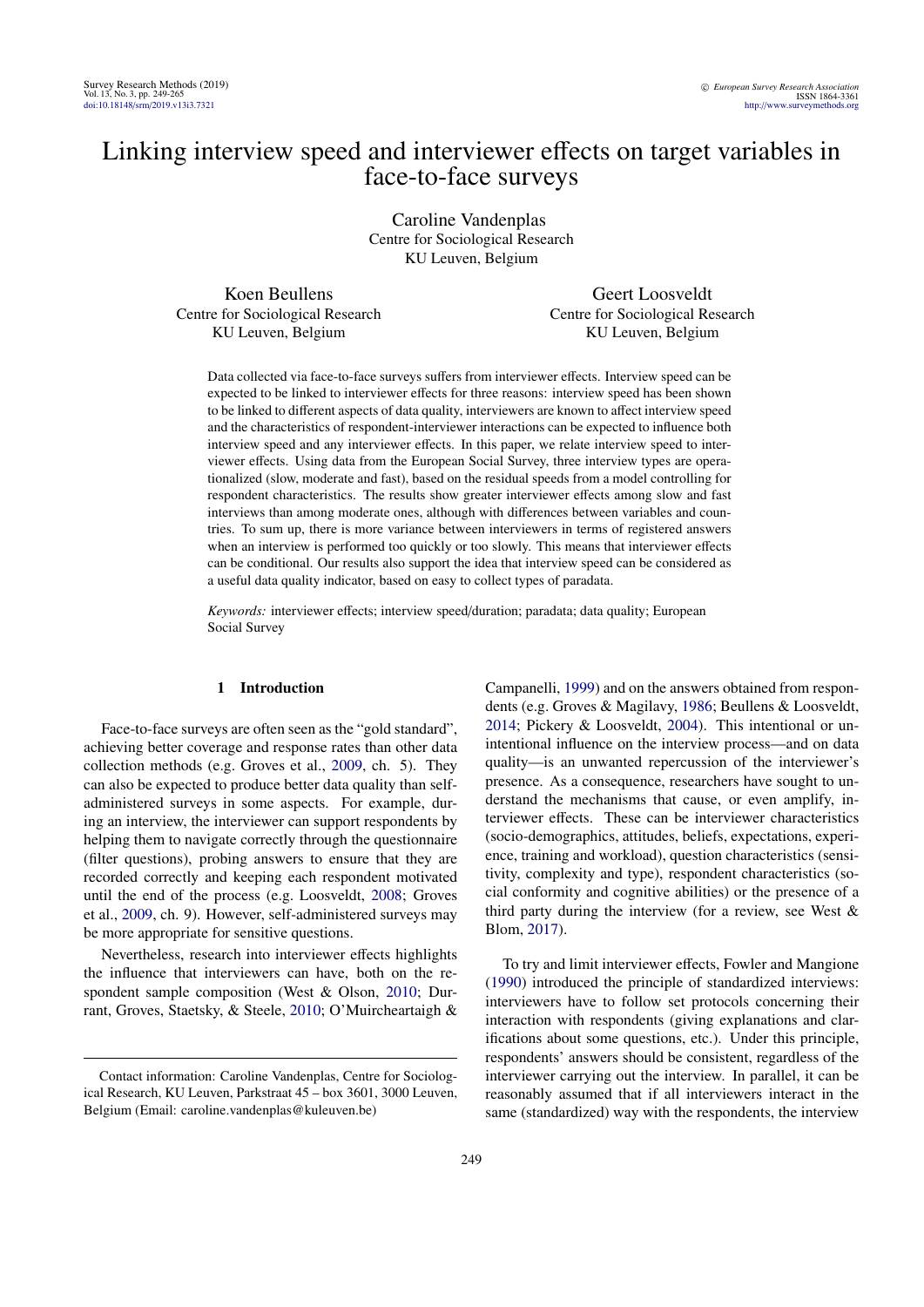speed should be independent of the interviewer. Hence, after controlling for respondent characteristics that could influence the speed (e.g., cognitive abilities), little variation should be found in the interview speed; in particular, between interviewers.

In the current paper, we link interview speed—a characteristic of the interviewer-respondent interaction—and interviewer effects. We do not claim that the interview speed necessarily explains interviewer effects, but instead that it could be a measurable indicator with which to detect problematic or unusual interviews (e.g., a difficult interviewer-respondent interaction) that are linked to the amplitude of any interviewer effect. If such a link can be established, interview speed could be monitored during data collection, problematic interviews better controlled (e.g., audio records of detected interviews) and interventions could be made before the end of the data collection period, with the aim of reducing interviewer effects.

## 2 Background: The effect of interview speed

Interview speed is likely to be related to interviewer effects for three main reasons: (1) interview speed is linked to data quality, although in an ambiguous way, (2) interviewers have a large effect on interview speed and (3) the characteristics of the respondent-interviewer interaction can be expected to influence both the interview speed and interviewer effects.

#### 2.1 Interview speed and data quality

Research into the relationship between time and data quality mainly focuses on response latency. Response latency, defined as the time needed by a respondent to answer a question, is known to be related to data quality, although again ambiguously. Long response times can be an indication of ambivalent attitudes (M. Johnson, [2004\)](#page-10-3), lack of knowledge (Heerwegh, [2003\)](#page-9-5) or usability problems (McClamroch, [2011\)](#page-10-4), but also of engaged respondents (Crawford & Lamias, [2001\)](#page-9-6). On the other hand, short response times have been shown to reflect knowledge (Heerwegh, [2003\)](#page-9-5) and accessible attitudes (Grant, Mockabee, & Monson, [2010\)](#page-9-7), but are also considered as possibly indicating respondent satisficing, and being related to "speeding", taking cognitive shortcuts (Roßmann, [2010;](#page-10-5) Gutierrez, Wells, Rao, & Kurzynski, [2011;](#page-9-8) Stieger & Reips, [2010\)](#page-10-6) and interviewer falsification and shortcutting (T. P. Johnson, Parker, & Clements, [2001;](#page-10-7) Penne, Snodgrass, & Barker, [2002\)](#page-10-8). Further, speeding is related to primacy effects (Malhotra, [2008\)](#page-10-9), straightlining (the tendency to give the same answer regardless of the question asked) (Zhang & Conrad, [2014;](#page-11-2) Conrad, Tourangeau, Couper, & Zhang, [2011\)](#page-9-9), less-detailed answers (Wells, Rao, Link, & Pierce, [2012\)](#page-10-10) and incoherent answers (Revilla & Ochoa, [2015\)](#page-10-11). This ambiguity is probably explained by the relationship between response latency and cognitive effort

and abilities on the one hand, and on the other, the relationship between data quality and cognitive effort and abilities.

Research into response latency has unravelled the influence that the respondent, and particularly his or her response behaviour, has on the interview speed. However, research concerning interviewer effects on interview speed shows that interviewers are responsible for a large proportion of the variability in speed (Olson & Peytchev, [2007;](#page-10-12) Loosveldt & Beullens, [2013b;](#page-10-13) Vandenplas, Loosveldt, Beullens, & Denies, [2017\)](#page-10-14).

## 2.2 Interviewer effects on interview speed

The influence of interviewers on interview speed or duration is well-documented in literature (Olson & Peytchev, [2007;](#page-10-12) Couper & Kreuter, [2013;](#page-9-10) Loosveldt & Beullens, [2013b;](#page-10-13) Olson & Smyth, [2015;](#page-10-15) Wuyts, Vandenplas, & Loosveldt, [2017;](#page-11-3) Vandenplas et al., [2017\)](#page-10-14). However, less is known about the interviewer characteristics that could explain between-interviewer variance. Younger interviewers and those with more experience tend to deliver faster interviews, although the effects of these variables are not systematically consistent (Couper & Kreuter, [2013;](#page-9-10) Olson & Peytchev, [2007\)](#page-10-12). Wuyts and colleagues [\(2017\)](#page-11-3) also found that interviewers' enjoyment of their interaction with respondents is related to slower interviews. Otherwise, little is known about which characteristics influence an interviewer's overall interview speed. In general though, the findings point to the fact that interviewer behaviour can influence the interview speed.

#### 2.3 Interview interaction and interview speed

Interview speed can be influenced by the respondent, by the interviewer or by both, but their influence on interview speed might not be independent. Differences between interviews in terms of duration and speed can be considered as an indication of differences in the way interviewers and respondents interact. One can reasonably assume that the interaction in fast interviews differs from that in slow interviews, and that these differences can have an impact on the response process and the answers obtained.

Complicated or complex interactions could be caused by a technical problem in the CAPI (computer-assisted personal interviewing) system, question characteristics such as difficulty (Olson & Smyth, [2015\)](#page-10-15), the respondent asking for many clarifications (Loosveldt & Beullens, [2013a\)](#page-10-16), the interviewer probing more often (Mangione, Fowler, & Louis, [1992\)](#page-10-17) or repeated interruptions by third parties. Any of these characteristics of the interaction can lead both to longer interviews and lower data quality, in particular, larger interviewer effects. Moreover, interviews that are too fast could be an indication of interviewer or respondent (or both) satisficing. "Interviewer satisficing"—meaning that the interviewer does not expend the necessary effort to carry out the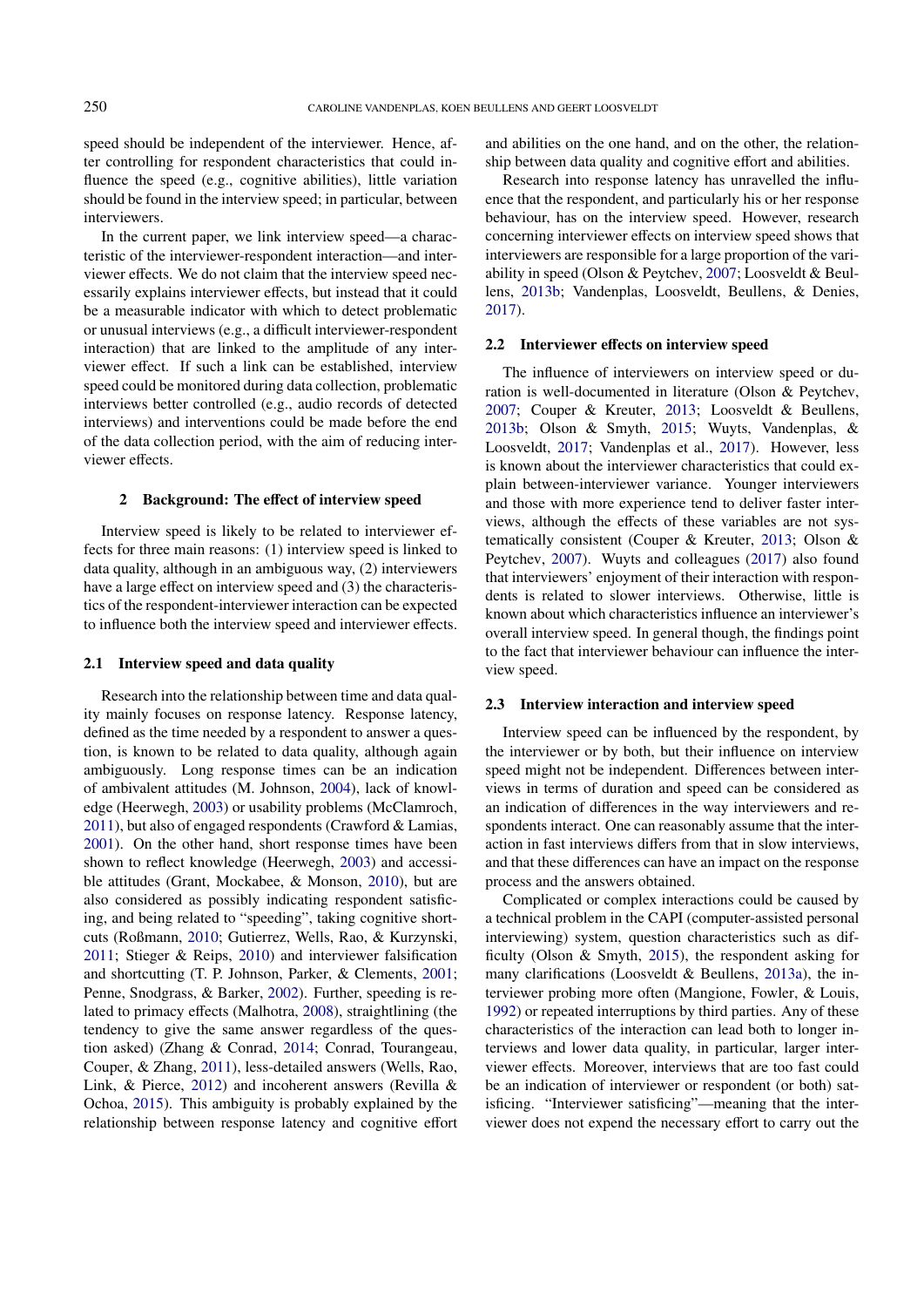task as prescribed—can reduce the interview length (Japec, [2006\)](#page-10-18). Interviewers who are satisficing might keep the interaction short, avoid probing and anticipate problems in the questionnaire. This type of interviewer behaviour can influence the respondent's answer, and can contribute to the occurrence of interviewer effects. Interviewer satisficing is often attributed to interviewer burden (Japec, [2006\)](#page-10-18), but the respondent might also be in a hurry, not having much time or interest in the survey and forcing the interviewer to keep the interaction short. There is also empirical evidence that "fast" interviewers are more often responsible for interviews during which more straightlining occurs (Vandenplas et al., [2017\)](#page-10-14).

Accordingly, one can assume that both interviewers and respondents determine the speed and duration of an interview, and that both can be responsible for deviations from the interview duration that would be expected in a standardized interview. One can further assume that these deviations reflect differences in the interviewer-respondent interaction, and that this could in turn affect certain aspects of data quality, and in particular increase interviewer effects. Expressed differently, a deviation from the expected interview speed is assumed to be the consequence of a deviation from the interviewer-respondent interaction under the standardized interview principle, which in turn is hypothesized to lead to larger interviewer effects.

### 3 Research goals

On the one hand, research shows that survey variables suffer from interviewer effects; that is, a large (more than 5 per cent) proportion of the variance of survey variables can be attributed to the interviewer. This is an undesirable consequence of the presence of an interviewer that affects data quality. On the other hand, interview speed (or equivalently interview duration) is both linked to a variety of data quality indicators (straightlining, consistency, etc.) and suffers from interviewer effects: a large proportion of the variance in interview speed can be attributed to interviewers. To the best of our knowledge, to date no link has been established between interview speed and the effect of the interviewer on survey variables. The aim of the current paper is to establish whether deviation from a normal speed—as a proxy for a problematic interviewer-respondent interaction during an interview—is linked to greater interviewer effects. The interview speed is not considered as an attribute of the interviewer but of the interview (interaction), as the respondent, the interviewer and their interaction may be the cause of the deviation in speed.

The term "interviewer effects" involves a broad concept and refers in general to the impact of interviewers on the answers obtained in surveys (e.g., through suggestive and leading probing). The concept of interviewer effects also has a more specific meaning and refers to the homogeneity of answers within a group of interviewers compared with the dif-

ferences of the answers between the interviewers. The intraclass correlation coefficient (ICC) is a measurement of this relative homogeneity (Hox, [1994\)](#page-10-19), which we assume to be at least partially created by systematic differences between interviewers as a result of the way they conduct interviews. In the current paper, we use this specific meaning of interviewer effects.

To define the "normal" speed, a pragmatic operational definition can be used: the overall mean interview speed for all respondents in a country after controlling for respondent or interview characteristics that influence interview speed in an acceptable way. One can consider this "residual" mean speed as the normal/moderate speed necessary to interview an "average respondent" according to the principles of standardized interviewing. Any deviation from this mean speed implies that the relevant interview has been conducted too quickly (short interview) or too slowly (long interview), with a higher risk of interviewer effects in these two cases.

The goal of the current paper is to investigate whether interviewer effects are higher among too fast and too slow interviews than among moderate or "normal" interviews. We do not expect a linear relationship, but a U-shaped one between interview speed and any interviewer effects (ICC).

### 4 Data

To study interview speed and its relationship with interviewer effects, we use data from round 7 of the European Social Survey (ESS7), which was conducted in 21 countries in 2014 (ESS, [2014\)](#page-9-11). There are six modules in the ESS questionnaire. Three core modules (A to C), repeated in every round, two rotating modules (D and E), which capture attitudes and behaviours, and one module about sociodemographic variables (F), also repeated in every round. Module A comprises items about television watching and social trust. Module B deals with politics, including interest in politics, trust, electoral and other forms of participation, party allegiance and sociopolitical orientation. Module C contains items about subjective wellbeing, social exclusion, religion, perceived discrimination, national and ethnic identity, and immigration. In round 7, the first rotating module (D) comprises items about immigration, including attitudes, perceptions and policy preferences. The second rotating module (E) covers health, including health conditions, fruit, vegetable and alcohol consumption, and smoking behaviour. Lastly, module F contains items aimed at defining the sociodemographic profile of the respondents (e.g., household composition, gender, age, marital status and type of residential area).

In addition to its aim of examining changing attitudes in Europe, the ESS strives for high data quality and methodological innovation. Therefore, in addition to the main file containing the respondents' answers to the questionnaire, data is collected about contact attempts during the fieldwork,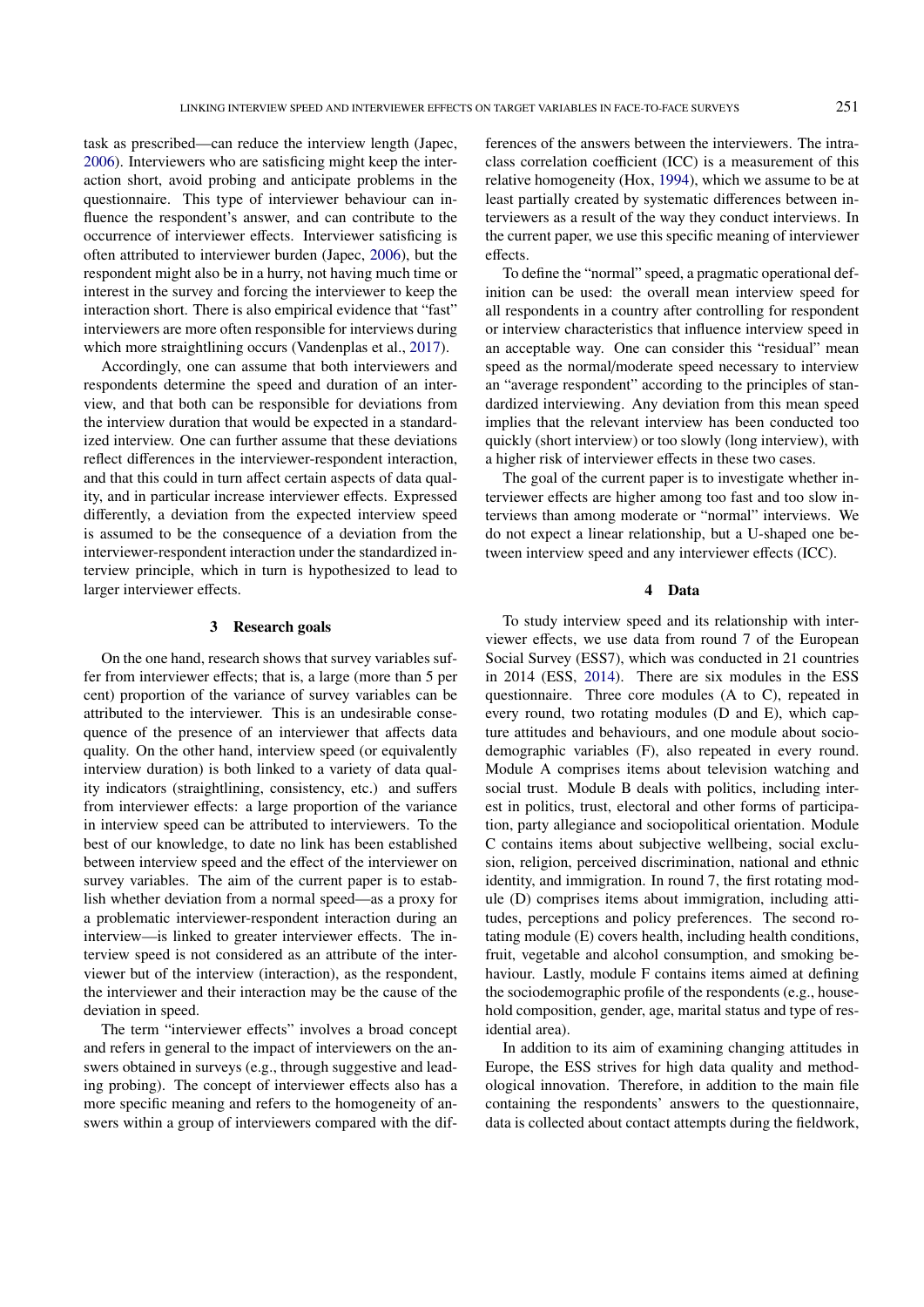data for timings recorded by the computer-assisted systems, and interview information. For our research objectives, we use information from the timers file to calculate the duration and interview speed for each module in the questionnaire. We do not use module A, because it is at the beginning of the questionnaire and too short (only five items), and therefore the duration measurement is not precise enough. In addition, we do not consider module F, because the items it contains are predominantly factual, whereas we are interested in items related to attitudes and opinions, which are more sensitive to interviewer effects (Himelein, [2015;](#page-9-12) Schaeffer, Dykema, & Maynard, [2010\)](#page-10-20). In addition, we retrieve information about the interviews from the interview files: which interviewer conducted the interview and the language in which it was taken.

Out of the 21 participating countries in the ESS7, 15 used computer-assisted personal interviews (Austria, Belgium, Denmark, Estonia, Finland, France, Germany, Hungary, Ireland, the Netherlands, Norway, Slovenia, Sweden, Switzerland and the UK), whilst the remaining six used, at least partly, paper-assisted personal interviews (Czech Republic, Israel, Lithuania, Poland, Portugal and Spain). The latter countries are excluded from our analysis, because we are interested in module speed data, which is only available for the former. Further, the start and end time of an interview recorded by interviewers suffers from measurement error (rounding) to a larger extent than computer-recorded data (Loosveldt & Beullens, [2013a\)](#page-10-16).

## 5 Calculating the interview speed in each module, and defining slow, fast and moderate interviews

In the first step, we consider extreme values of interview duration. These are durations that are so large or so small that they are unrealistic, if not impossible. We assume that these outlying values are either due to technical issues (e.g., the interviewer forgot to close the application or there was a software problem), or to an atypical interview (e.g., a partial interview). We regard as "missing", all durations that are outside of the following ranges for the part of the questionnaire considered:

• Full interview (including module A and F): 20 to 180 minutes

- Module B: 4 to 45 minutes
- Module C: 2 to 25 minutes
- Module D: 3 to 30 minutes
- Module E: 3 to 30 minutes

Excluding the extreme duration values leads to less than 6 per cent of missing values for all modules and for all countries except for the Netherlands (2.5 per cent missing values for the full interview, but up to 11.6 per cent at the module level).

In the second step, for each module we calculate the speed over a module *M* as the number of applicable items in that module  $q_M$  divided by the time needed to complete the module  $t_M$  in minutes for each respondent *i*:

$$
v_M(i) = \frac{q_M(i)}{t_M(i)}\tag{1}
$$

As a result, we obtain the number of items answered per minute. By considering the speed rather than the duration, we avoid imputing variance to different numbers of applicable items, because the number of applicable items is not constant for all respondents due to filter questions. It should be noted that we could also consider the average time needed to answer one item,  $\frac{t_M(i)}{q_M(i)}$ . However, we prefer to consider the speed as an interview process characteristic.

We chose to use the module rather than the complete interview speed, with the aim of obtaining a speed measured closer to the data quality indicator considered: the interviewer effects in that module. The number of applicable items ranges from 40 to 44 in module B, from 21 to 28 in module C, from 27 to 34 in module D and from 23 to 30 in module E. Table [1](#page-4-0) displays the mean and standard deviation of the interview speed for each country and each module. The results of an ANOVA analysis with country and module as grouping variables confirm significant differences between countries and modules (results not shown).

These differences suggest that a separate analysis by country and module is most appropriate. While the speed for module B ranges from 3.20 items per minute in Germany to 5.44 in Ireland, module C speed is higher overall, ranging from 3.49 items per minute in Hungary to 6.62 in Slovenia. However, the tendency is not the same for every country. Hungary and Ireland have a lower speed for module C than for module B. Modules D and E have a lower speed, ranging from respectively 2.72 items per minute for Germany to 4.45 for Slovenia, and from 2.69 items per minute for Sweden to 4.16 for Slovenia. This suggests that modules D and E might be cognitively more demanding.

In the third step, we take the natural logarithm of the speed  $v_M(i)$  for each module  $(\log(v_M(i)))$  at the respondent level, to correct for the skewness to the right of the speed distribution. Then, for each country separately, we model the logarithm of the speed, controlling for respondent and interview characteristics that are known to influence interview speed.

The interview speed is known to be influenced by cognitive abilities, for which we use age and education level as proxies (Loosveldt & Beullens, [2013b;](#page-10-13) Olson & Bilgen, [2011\)](#page-10-21). Moreover, Vandenplas and colleagues [\(2017\)](#page-10-14) found that interview speed was lower for women than for men, and when the interview was not taken in the respondent's mother tongue. Further, the rank of the interview (whether it is the first, second, third, etc. interview conducted by an interviewer) is known to have a positive effect on interview speed, demonstrating a learning effect for interviewers (Kirchner & Olson, [2017;](#page-10-22) Bohme & Stohr, [2014;](#page-9-13) Loosveldt & Beullens, [2013b;](#page-10-13) Olson & Peytchev, [2007\)](#page-10-12).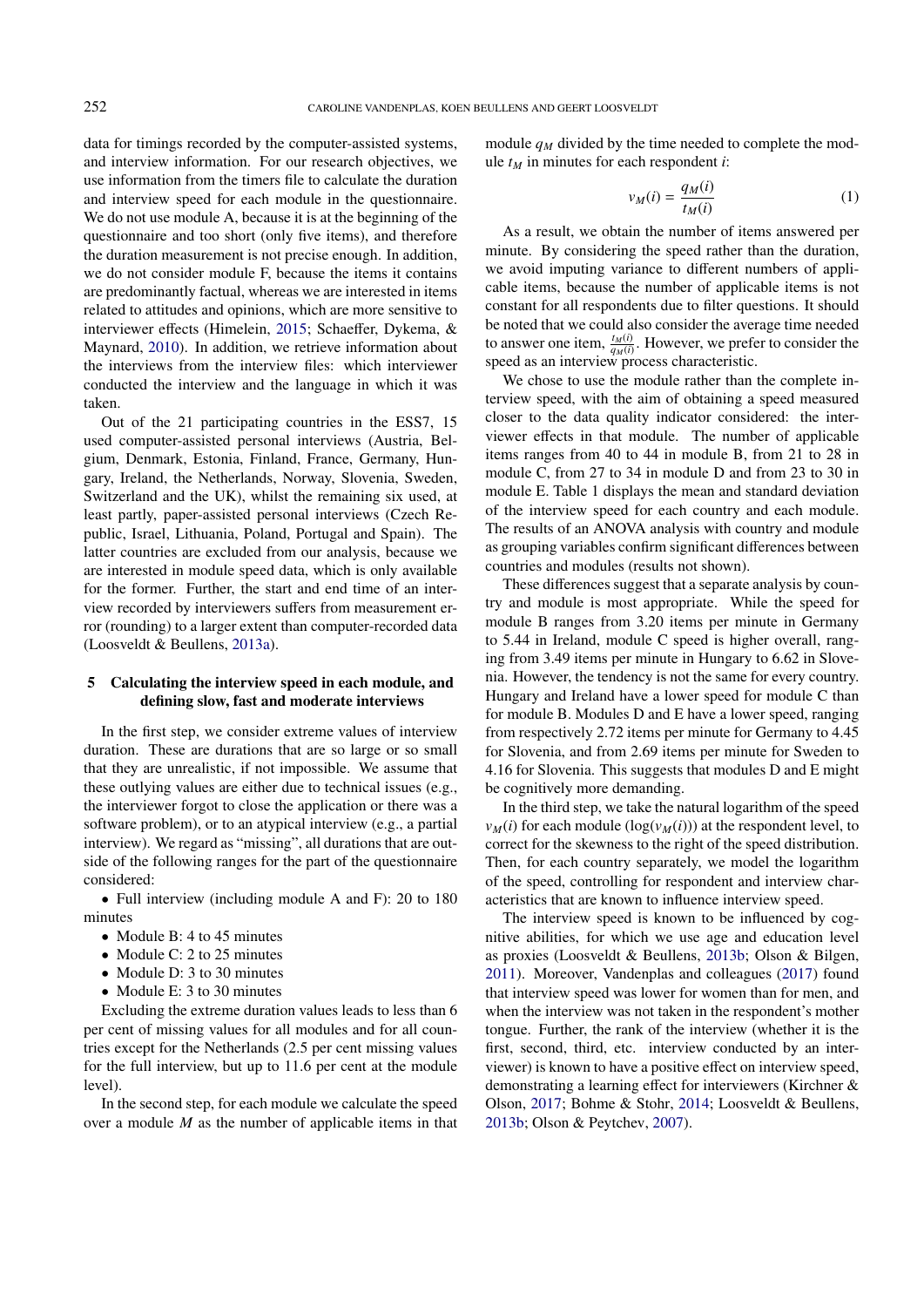| Mean interview speed and standard deviation per module and per country |          |          |          |          |
|------------------------------------------------------------------------|----------|----------|----------|----------|
| Country                                                                | Module B | Module C | Module D | Module E |
| Austria                                                                | 4.14     | 4.83     | 3.47     | 3.59     |
|                                                                        | (1.86)   | (2.28)   | (1.74)   | (1.62)   |
| Belgium                                                                | 4.18     | 5.23     | 3.50     | 3.36     |
|                                                                        | (1.36)   | (1.84)   | (1.11)   | (1.07)   |
| Denmark                                                                | 3.91     | 4.89     | 3.30     | 3.00     |
|                                                                        | (1.32)   | (1.74)   | (1.08)   | (0.90)   |
| Estonia                                                                | 4.31     | 4.77     | 3.73     | 2.85     |
|                                                                        | (1.97)   | (2.07)   | (1.81)   | (1.23)   |
| Finland                                                                | 4.25     | 5.08     | 3.43     | 3.06     |
|                                                                        | (1.31)   | (1.74)   | (0.83)   | (1.28)   |
| France                                                                 | 3.71     | 4.55     | 3.40     | 3.31     |
|                                                                        | (1.16)   | (1.49)   | (1.14)   | (1.09)   |
| Germany                                                                | 3.20     | 4.19     | 2.72     | 2.70     |
|                                                                        | (1.11)   | (1.46)   | (0.90)   | (0.80)   |
| Hungary                                                                | 4.30     | 3.48     | 3.68     | 3.12     |
|                                                                        | (1.66)   | (0.97)   | (1.36)   | (1.11)   |
| Ireland                                                                | 5.44     | 4.10     | 4.11     | 2.99     |
|                                                                        | (1.79)   | (1.45)   | (1.19)   | (0.87)   |
| Norway                                                                 | 3.98     | 5.34     | 3.21     | 3.00     |
|                                                                        | (1.35)   | (1.83)   | (1.02)   | (0.96)   |
| Slovenia                                                               | 4.49     | 6.62     | 4.45     | 4.16     |
|                                                                        | (1.47)   | (2.34)   | (1.49)   | (1.52)   |
| Sweden                                                                 | 3.58     | 4.56     | 3.09     | 2.69     |
|                                                                        | (1.41)   | (1.53)   | (1.07)   | (0.91)   |
| Switzerland                                                            | 4.06     | 5.25     | 3.41     | 3.46     |
|                                                                        | (1.48)   | (2.08)   | (1.22)   | (1.24)   |
| The Netherlands                                                        | 3.88     | 4.64     | 3.21     | 3.31     |
|                                                                        | (1.34)   | (1.75)   | (1.12)   | (1.19)   |
| United Kingdom                                                         | 4.63     | 5.39     | 4.00     | 3.63     |
|                                                                        | (1.53)   | (1.81)   | (1.34)   | (1.22)   |
|                                                                        |          |          |          |          |

<span id="page-4-0"></span>Table  $1$ 

Lastly, we also control for population density and the region in which the interview was conducted. The control variables in the model with  $(\log(v_M(i)))$  as the dependent variable are: gender, age (centred around 30) and age squared, education level—three categories: tertiary (ISCED level 6– 7), upper-secondary (ISCED level 3–5) and other (ISCED level 1–2)—whether the interview was taken in the respon-dent's mother tongue,<sup>[1](#page-4-1)</sup> the rank (order) of the interview and its square, the density (self-reported population density) and a categorical variable representing the regions based on counties, provinces or other sub-national divisions. We also added some interaction effects that were found to increase the model fit for some modules/countries. The following model

(Model 1) is considered:

 $\log(v_M(i)) = \beta_0 + \beta_1 \text{rank} + \beta_2 \text{rank}^2 + \beta_3 \text{age} + \beta_4 \text{age}^2$  $+ \beta_5$ edu2 +  $\beta_6$ edu3 +  $\beta_7$ gender +  $\beta_8$ language +  $\beta_9$ edu2 · age +  $\beta_{10}$ edu3 · age +  $\beta_{11}$ edu2 · gender +  $\beta_{12}$ edu3 · gender +  $\beta_{13}$ language · gender +  $\beta_{14}$ language · age +  $\beta_{15}$ density +  $\beta_{16}'$ region(*r*) +  $\epsilon_i$ ,

with  $\epsilon_i N(0, \sigma_{\epsilon}^2)$ .<br>The number

 The number of regions is different for every country. Hence the term  $\beta_{16}^r$  region(*r*) represents a sum of the dummy variables for each category of region *r* and the regions can be variables for each category of region *r*, and the regions can be

<span id="page-4-1"></span><sup>&</sup>lt;sup>1</sup>We do not have data about the actual mother tongue of the respondents, but we use the primary language spoken at home as a proxy.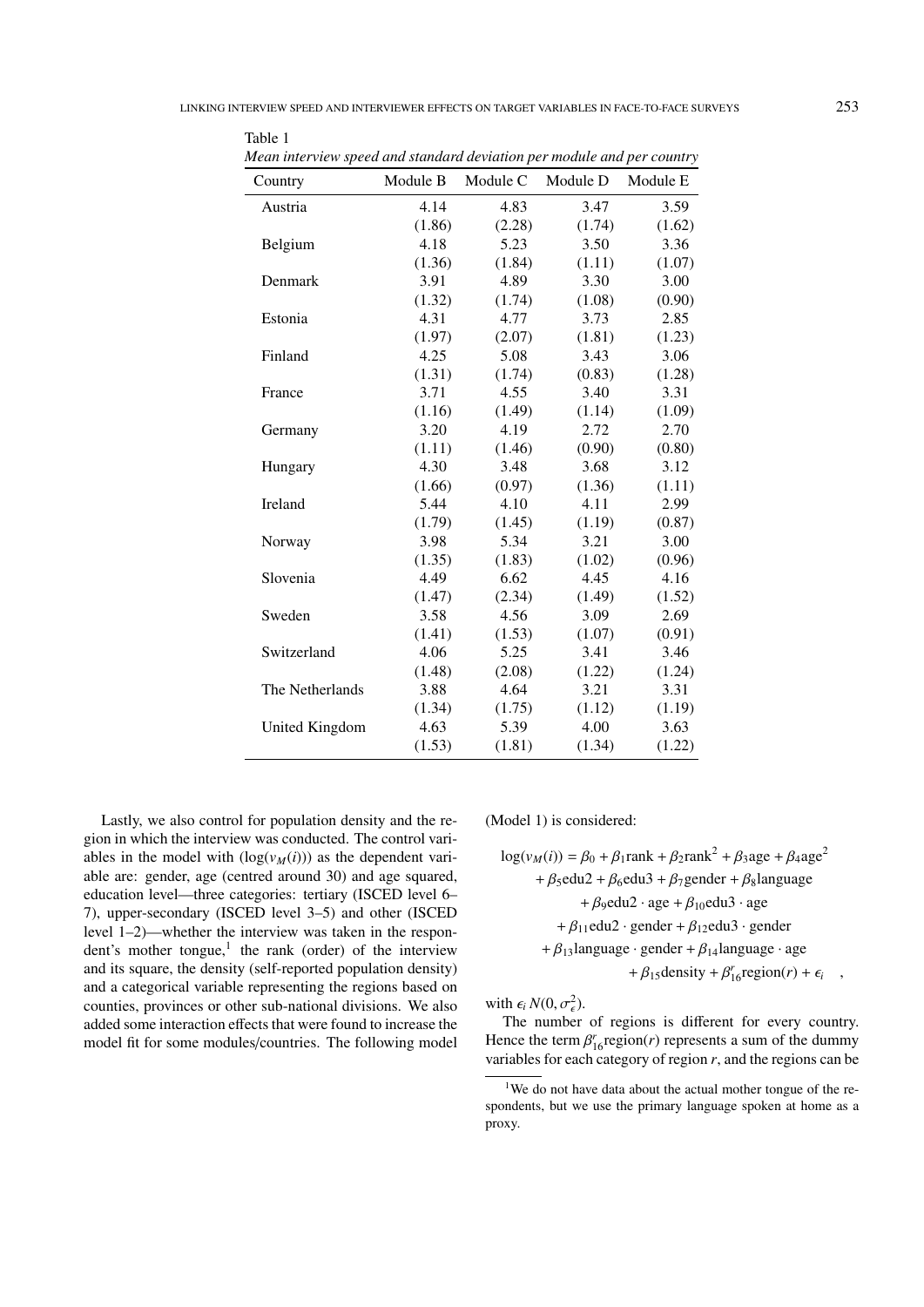different for each country. We then consider the residuals,  $\epsilon_i$ , which represent the unexplained part of the interaction speed which represent the unexplained part of the interaction speed between interviewers and respondents.

The adjusted  $R^2$  is, in general, above 0.10 with some lower values; down to 0.01 (e.g., Austria, module C and the Netherlands, module D). Given that we control for respondent characteristics, the residual variance can be assumed to be less related to respondent characteristics and more determined by interviewer behaviour or differences in interviewerrespondent interactions.

We are interested in the effect of this "unexplained" interview speed on data quality, in particular on the occurrence of any interviewer effects. Therefore we consider three types of interviews: slow, moderate and fast. For each module and for each country, the interview of respondent *i* is considered as:

- Slow if  $\epsilon_i$  is smaller than  $-\sigma_{\epsilon}$ <br>• Moderate if  $\epsilon_i$  is larger than
- Moderate if  $\epsilon_i$  is larger than  $-\sigma_{\epsilon}$  but smaller than  $\sigma_{\epsilon}$ <br>• Fast if  $\epsilon_i$  is larger than  $\sigma$
- Fast if  $\epsilon_i$  is larger than  $\sigma_{\epsilon}$ <br>This choice has one advants

This choice has one advantage: the definition of slow and fast is data driven and not set by an arbitrary value. The disadvantage, however, is that the boundaries to define slow, moderate and fast interviews are relative to the situation. If all the interviews in a country run as expected, the distribution of the residuals  $\epsilon_i$  will be extremely narrow. The standard deviation will therefore be extremely small, meaning that some interviews will be qualified as too fast or too slow, whereas they are not. We argue that, in this ideal case, we would not find any link between the interview speed and any interviewer effect. However, to be thorough, we tested our results by replacing the country dependent value of  $\sigma_{\epsilon}$  by fixed values, namely 0.20, 0.25 and 0.33 items per minute. The general patterns described in Section 7 were not affected by this different approach, with the effects on the amplitude of interviewer effects of fast and slow interviews compared with moderate increasing with larger boundaries.

The analysis is carried out separately for each country and for each module; hence the mean speed among one particular type of interview in one country could be different from the mean speed among interviews of the same type in another country. This is a choice that we made, given the large differences in mean speed for all modules between countries. Another possible approach would be to use deviations from the mean speed across countries. This alternative approach is not considered in the current paper.

## 6 Calculating interviewer effects among slow, moderate and fast interviews

In the next step, we focus on the differences in interviewer effects among slow, moderate and fast interviews. Accordingly, we calculate the intra-interviewer correlation coefficients for a subset of items in each module (27 items in module B, 8 in module C, 15 in module D and 5 in module E)

for each interview type (slow, moderate and fast), for each country and for each module. The same analytical approach is used to evaluate the link between interviewer effects and different age groups (Beullens, Vandenplas, & Loosveldt, [2018\)](#page-9-14).

All the items examined have at least 5-point scale answer options and are ordinal. It is therefore reasonable to consider them as continuous for the purposes of this analysis (for a complete list of the items, see appendix A2). Moreover, as we want to calculate the interviewer effects on substantive items, we remove from the analysis all respondents where the corresponding interviewer had only one or two respondents for the corresponding interview type. In other words, for each country, for each module and for each interview type, all the interviewers used in the analysis performed at least three interviews of the relevant type (fast, moderate or slow). As a result, for all countries and all modules, there are enough respondents and enough interviewers to allow calculation of the intra-interviewer correlation for each type of interview. However, it should be kept in mind that in the subset of slow and fast interviews, the average number of respondents per interviewer is smaller than among the moderate interviews (see Appendix A3), as this might have an impact on any interviewer effects.

To evaluate the interviewer effects for the items in each module, a multilevel model can be specified separately for each interview type in each country, with respondents at the first level and interviewers at the second. The multilevel model we use has a random intercept and fixed effects that account for possible differences in the respondent group clustered in interviewers.

Interviewer effects can be confounded with area affects (Brunton-Smith, Sturgis, & Leckie, [2016;](#page-9-15) Vassallo, Durrant, & Smith, [2016;](#page-10-23) Schnell & Kreuter, [2005\)](#page-10-24). To disentangle interviewer and area effects, an interpenetrating design is preferable (Vassallo et al., [2016;](#page-10-23) O'Muircheartaigh & Campanelli, [1998;](#page-10-25) Groves & Magilavy, [1986\)](#page-9-2). However, such a design was not applicable to the data used here. One way to (partly) circumvent this is to control for relevant respondent characteristics. The intertwining between interviewer and area effects arises from each interviewer conducting interviews in the same area, in which people may be socio-demographically, economically and culturally similar. Therefore, the respondents of one interviewer in the same area might possibly give answers to the survey that are more similar than those of respondents from another area interviewed by another interviewer. The between-interviewer variance that would lead to detecting interviewer effects would actually be, at least partially, caused by differences between areas and not between interviewers. Accordingly, controlling for socio-demographic variables such as age, education and gender helps to reduce the indicated variance between interviewers that might be due to differences in the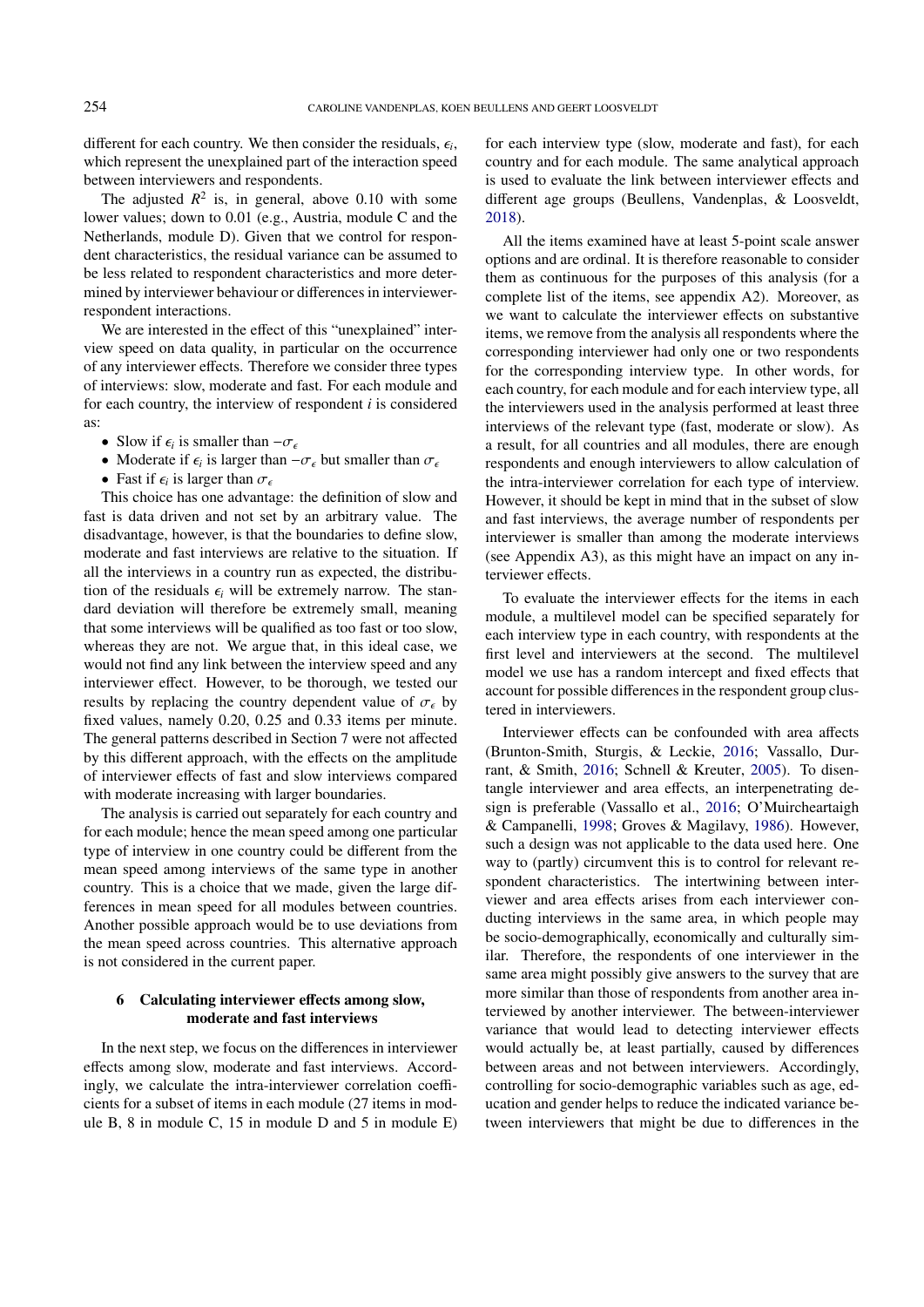socio-demographic composition of their respondent sample. Similarly, controlling for population density and region reduces the variance between interviewers caused by cultural differences between areas.<sup>[2](#page-6-0)</sup>

Hence, for each target variable *y* of a particular module we consider the following model (Model 2) for each interview type and for each country:

$$
y_{i,j} = \beta_{0,j} + \gamma_1 \text{lang} + \gamma_2 \text{age} + \gamma_3 \text{edu2}
$$
  
+  $\gamma_4 \text{edu3} + \gamma_5 \text{gender} + \gamma_6 \text{language}$   
+  $\gamma_7^r \text{region} + \gamma_8 \text{density} + \epsilon_{i,j}$   

$$
\beta_{0,j} = \gamma_0 + u_{0,j} ,
$$

where *i* represents the respondents *j* the interviewer, and with  $\epsilon_{i,j} N(0, \sigma_w^2)$  and  $u_{0,j} N(0, \sigma_B^2)$ . This model is applied for each country and for respondents where the interview belongs to country and for respondents where the interview belongs to type *V*, with *V* being fast, moderate or slow. Hence, the intrainterviewer correlation coefficient for target variable *y*, for country *c*, for interview type *V* is given by:

$$
ICC(y, c, V) = \frac{\sigma_B^2}{\sigma_B^2 + \sigma_W^2}
$$

Moreover, we consider module B  $\text{ICC}_B(y, c, V)$ , module C ICC<sub>C</sub>(*y*, *c*, *V*), module D ICC<sub>D</sub>(*y*, *c*, *V*) and module E  $\text{ICC}_{E}(y, c, V)$  separately. For each module, we obtain a specific number of ICCs:

• Module B: 1170 ICC<sub>B</sub> $(y, c, V)$  (26 items  $\times$  15 countries  $\times$  3 interview types)

• Module C: 360 ICC<sub>C</sub>(*y*, *c*, *V*) (8 items  $\times$  15 countries  $\times$ 3 interview types)

• Module D: 675 ICC<sub>D</sub>(*y*, *c*, *V*) (15 items  $\times$  15 countries  $\times$  3 interview types)

• Module E: 255 ICC<sub>E</sub>(*y*, *c*, *V*) (5 items  $\times$  15 countries  $\times$ 3 interview types)

This procedure also implies that for one particular item we obtain 45 ICCs clustered into the interview types and countries (15 countries  $\times$  3 interview types). This clustering is taken into account in the model specified in the next section.

## 7 Link between interview speed and interviewer effects

## 7.1 The general picture

To understand the impact of interview speed on interviewer effects, for each module we study a cross-classified, multilevel model, for which the intra-interviewer correlation coefficients are the dependent variables (clustered into target variables and countries), with a random intercept and with the interview type (fast and slow compared with moderate) as a random effect, varying between countries. The random intercept can vary between countries and target variables. This model (Model 3) can be described as follows, for  $M = B, C$ ,

*D* or *E*:

$$
ICC_{M}(y, c, V) = \beta_{0, c, y} + \beta_{1, c} Fast + \beta_{2, c} Slow + \epsilon_{c, y, v}
$$
  
\n
$$
\beta_{0, c, y} = \gamma_{000} + u_{0, c} + v_{0, y}
$$
  
\n
$$
\beta_{1, c} = \gamma_{10} + u_{1, c}
$$
  
\n
$$
\beta_{2, c} = \gamma_{20} + u_{2, c}
$$

with the random component distributed as  $\epsilon_{c,y,V} N(0, \sigma_w^2)$ ,<br> $u_0 N(0, \sigma^2)$ ,  $v_0 N(0, \sigma^2)$ ,  $u_1 N(0, \sigma^2)$ ,  $v_2 N(0, \sigma^2)$ ,  $v_3 N(0, \sigma^2)$  $u_{0,c} N(0, \sigma_c^2), v_{0,y} N(0, \sigma_y^2), u_{1,c} N_c)$  and  $u_{2,c} N_c$ .<br>The results of this model for the modules B

The results of this model for the modules B, C, D and E are shown in Table [2.](#page-7-0) To avoid excessively small numbers, we multiplied the ICC by 100.

Hungary shows unusually large interviewer effects for some variables. To check the robustness of our analysis, the model was also run with Hungary excluded. The results differ slightly: a lower fixed effect in general, and no random country intercepts (see Appendix A1).

The most important result apparent in Table [2](#page-7-0) is that over all items and all countries, interviewer effects among fast interviews and slow interviews are larger than among moderate interviews (positive fixed effects). This addresses our main research goal. The results suggest that deviation from a "normal" or moderate interview speed is linked to larger interviewer effects, and hence, lower data quality.

In module D and module E, the effect of fast interviews (statistically significant) compared with moderate interviews is larger than the effect of slow interviews. Depending on the module, the effect of fast interviews ranges from 2.55 per cent in module C (2.68 when excluding Hungary) to 6.79 in module D (6.91), whilst the effect of slow interviews ranges from 1.14 per cent  $(1.78)$  in module E to 3.55 per cent  $(3.23)$ in module C. Moreover, even though the interviewer effects for moderate interviews (intercepts) are larger in modules D and E, the effect of fast interviews is also greater for these two modules.

Lastly, the variance of the country random intercepts is significant (except in module D where it could not be included), and the variance of the variable random intercepts is only significant in modules B and C. Consequently, there are some differences in interviewer effects between countries and target variables, as might be expected. The variance between countries is larger than the variance between target variables, although when including Hungary, the model with a random intercept for countries did not converge. Moreover, in modules B and D, there are differences in the influence of fast and slow interviews on interviewer effects depending on the country.

Hence, it seems that deviations from a moderate interview speed when relevant respondent characteristics are controlled

<span id="page-6-0"></span><sup>2</sup>Whenever available, information about (geographical) primary sample units was included in a cross-classified model (PSU and interviewer) and taken into account when calculating the intrainterviewer correlation coefficient. The results were unchanged.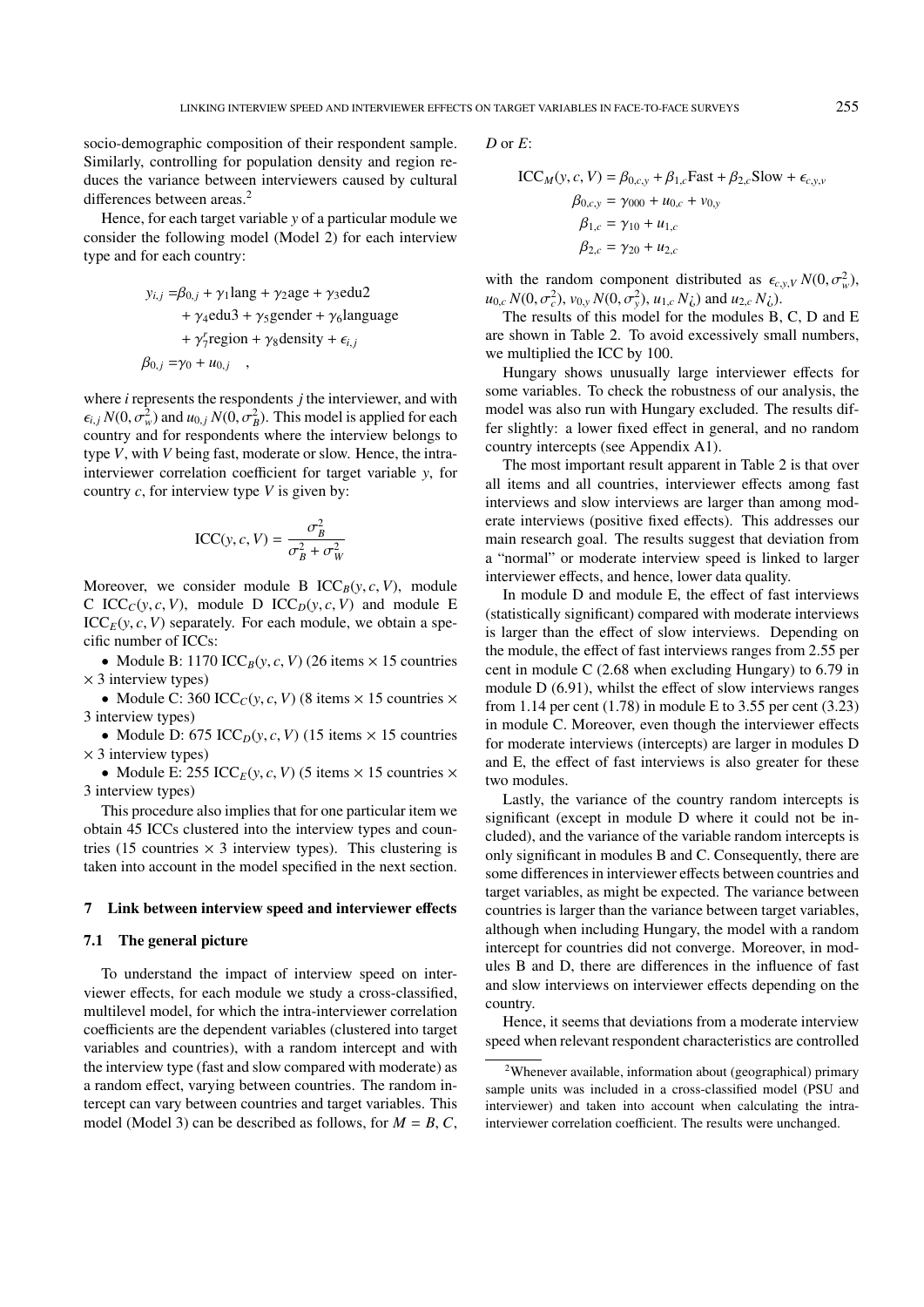|   |                |               |               |              |                  | Variance                               |                                 |
|---|----------------|---------------|---------------|--------------|------------------|----------------------------------------|---------------------------------|
|   |                | Coefficient   |               |              | Intercept        | Fast                                   | Slow                            |
|   |                | Fast          | Slow          | (country)    | (variable)       | (country)                              | (country)                       |
|   | $\gamma_{000}$ | $\gamma_{10}$ | $\gamma_{20}$ | $\sigma_c^2$ | $\sigma_{\rm v}$ | $\sigma^{\scriptscriptstyle \omega}_i$ | $\sigma^{\scriptscriptstyle +}$ |
| B | $3.61***$      | $2.99**$      | $3.49**$      | $2.00*$      | 0.92             | $8.95***$                              | $8.97**$                        |
|   | $3.55***$      | $2.55***$     | $3.55***$     | $7.77***$    | $2.17*$          | 0.02                                   | 5.53                            |
|   | $4.24***$      | $6.79***$     | 1.46          |              | 0.75             | $27.40***$                             | $9.00**$                        |
| Е | $4.99***$      | $4.54***$     | 1.14          | $13.9***$    | 0.00             | 4.68                                   | 8.99                            |

<span id="page-7-0"></span>Table 2 *Parameter estimates of Model 3*

 $p < 0.05$  \*\*  $p < 0.01$  \*\*\*  $p < 0.001$ 

for may be an indication of poor data quality. More specifically, too fast and too slow interviews seem to be linked to higher interviewer effects in substantive variables.

#### 7.2 Country-level results

To further understand the differences between countries in the effects of slow and fast interviews compared with moderate interviews, Figure [??](#page-8-0) displays for each country, over the target variables in each module, the "mean" of the expected ICCs for slow, moderate and fast interviews. These expected ICCs are calculated based on Model 3. Hence, the "mean" expected ICC for country *c* is calculated as:

- $\gamma_{000} + u_{0,c}$  for moderate interviews
- $\gamma_{000} + u_{0,c} + \gamma_{10} + u_{1,c}$  for fast interviews
- $\gamma_{000} + u_{0,c} + \gamma_{20} + u_{2,c}$  for slow interviews

For almost all country-module combinations, the graphs are U-shaped, signifying that the expected mean ICCs are larger among slow and fast interviews than among moderate interviews. The size of the effect is, however, country dependent. The only exceptions to this pattern are found in modules D and E, which are thought to be more cognitively demanding and for which slow interviews have lower interviewer effects in some countries (module D: Finland, Germany, Norway and the Netherlands; module E: Austria, Estonia and Hungary). For these cases, slower interviews can probably be assumed to be due to the cognitive effort made by respondents.

Lastly, we compare Figure [??](#page-8-0), which represents the model-based expected mean interviewer effects, with Figure [??](#page-8-1), which displays the mean ICC over the variables in each module and country for fast, slow and moderate interviews. This can be considered as an assessment of the fit of our model, as we compare the expected values in Figure [??](#page-8-0) with the observed values in Figure [??](#page-8-1).

In general, the patterns in Figure [??](#page-8-0) are very similar to those in Figure [??](#page-8-1), with fast and slow interviews having larger mean interviewer effects than moderate interviews. Most of the exceptions can again be found in modules D

and E (module D: Denmark, Germany, Hungary, Ireland and Slovenia; module E: Estonia, Hungary and Sweden). In addition, the mean ICCs for slow interviews are lower than for moderate interviews in module B in Ireland and Norway, and module C in Belgium and Finland, although the differences are very small. Moreover, the mean ICCs for fast interviews are lower in module B in Ireland and Sweden, and module C in Finland, again with only small differences. There is large variability between the variables concerning the differences in ICCs between slow and moderate interviews and the differences in ICCs between fast and moderate interviews as displayed in the boxplots in Appendix D.

## 8 Discussion and conclusion

The aim of this paper was to establish whether interview speed (in particular too fast and too slow interviews) is linked to greater interviewer effects on substantive variables.

Working with data from countries that used CAPI in round 7 of the European Social Survey, we operationalized too fast and too slow interviews as ones for which the residual speed deviates by more than one standard deviation from 0 (mean of residuals) after controlling for relevant respondent characteristics at the country and module level. By doing this, we assume that the deviation in interview speed is due to unacceptable or undesirable circumstances—such as respondent or interviewer satisficing, influential behaviour from the interviewer or usability/understandability problems—rather than "acceptable" issues such as cognitive abilities or language. The intra-class correlation coefficients were then calculated within each interview type for each variable and each country.

The results show that too fast and too slow interviews are generally linked to higher intra-interviewer correlation coefficients, and hence larger interviewer effects on target variables. This supports the idea that after controlling for acceptable effects, interview speed can be used as an indicator of deviations from the normal flow of the respondentinterviewer interaction during an interview. Although the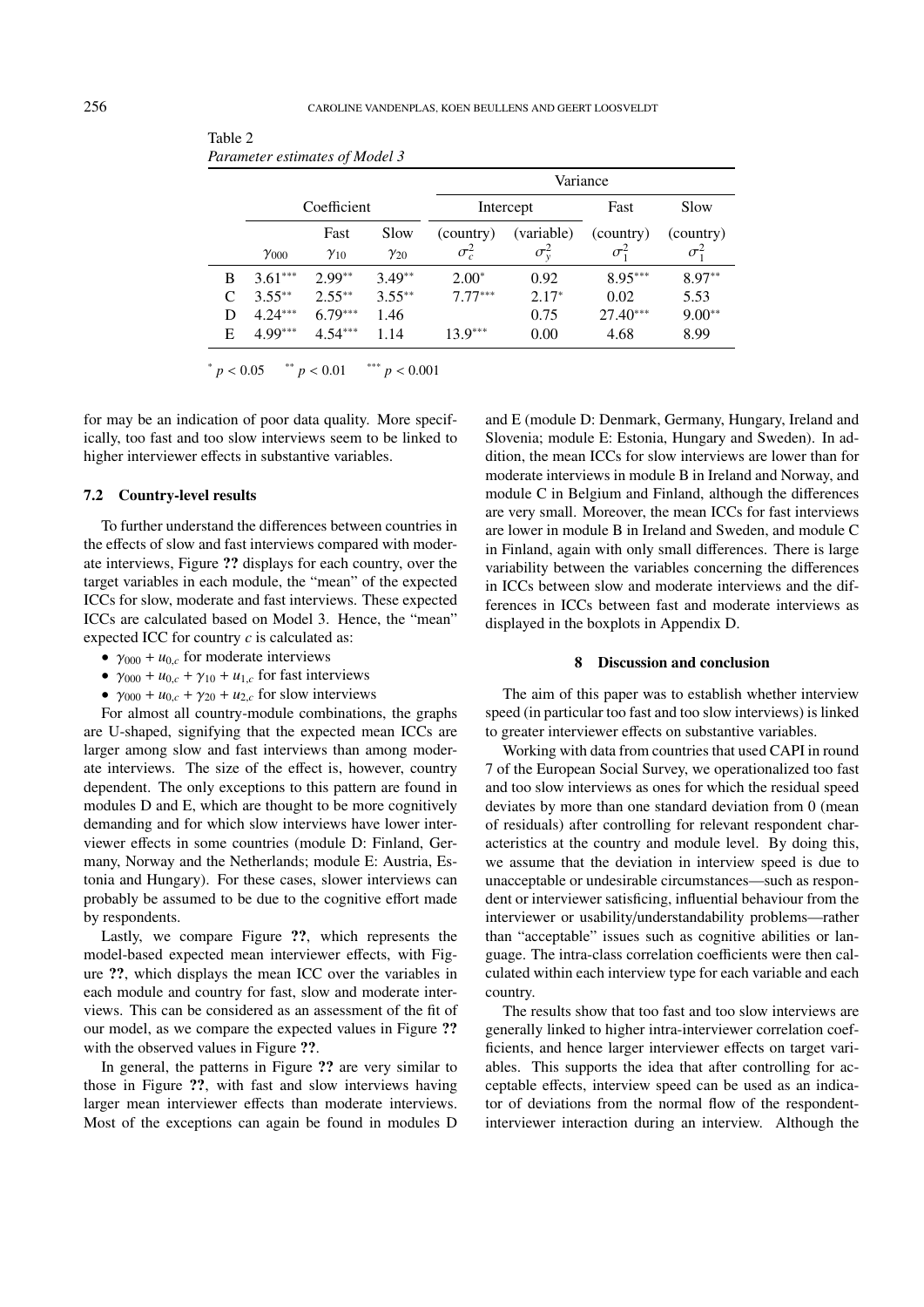<span id="page-8-0"></span>

*Figure 1*. Expected ICCs (on 100 scale) for slow, moderate and fast interviews in each considered country

<span id="page-8-1"></span>

*Figure 2*. Mean ICCs (on 100 scale) for slow, moderate and fast interviews in each considered country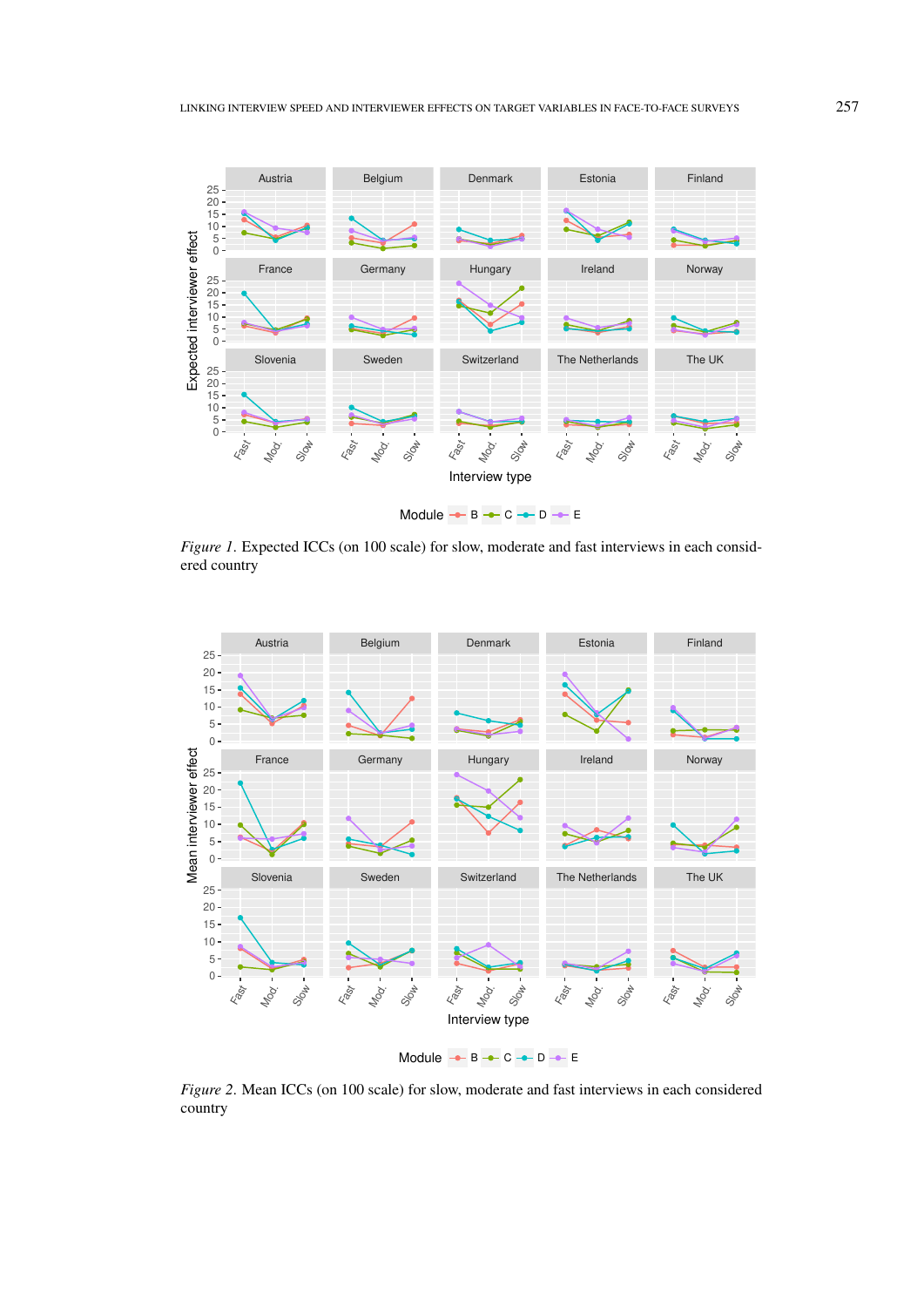data does not allow us to identify the reasons for these deviations, we can hypothesize that on the one hand, fast interviews could be the result of interviewer satisficing (e.g., not properly probing), respondent satisficing (e.g., not going through the full cognitive process needed to give an answer and "forcing" the interviewer to guess the answer) or both. Indeed, interviewer satisficing can reduce respondent motivation and cause respondent satisficing, and the other way round, increasing the speed of the interview process. On the other hand, too long interviews could also be caused by (cognitive) difficulties experienced by respondents, too much probing from the interviewer or long breaks caused by some unwanted interactions.

This study does not allow us to identify whether some variables suffer to a larger extent than others from this speed effect. Given that the variance between target variables in some cases is statistically different from 0, knowing which variables are more speed sensitive might give some indications of weaknesses in the questionnaire. Moreover, it would be interesting to study whether the effects of too slow or too fast interviews on interviewer effects depend on the mean interview speed in a country and the variance of the speed in that country. The results also do not allow us to discern the reason for an interview being too slow or too fast. In particular we cannot distinguish whether the respondent, the interviewer, external factors or any combinations of these are responsible for deviations in speed, or which specific characteristics of the interaction lead to these deviations. In this regard, researchers could use data from audio recordings of interviews (if available) that are found to be too fast or too slow in order to investigate the reason for the deviation in speed and possible greater interviewer effects.

To conclude, controlling for relevant characteristics, this paper points to a link between interview speed, or at least its "purified" version, and a data quality indicator: interviewer effects. Therefore, using residual values from interview speeds in a fieldwork monitoring context seems relevant and might allow for early detection of interviewers with undesirable interviewing behaviour.

## References

- <span id="page-9-3"></span>Beullens, K. & Loosveldt, G. (2014). Interviewer effects on latent constructs in survey research. *Journal of Survey Statistics and Methodology*, *2(4)*, 433–458.
- <span id="page-9-14"></span>Beullens, K., Vandenplas, C., & Loosveldt, G. (2018). Interviewer effects among older respondents in the European Social Survey. *International Journal of Public Opinion Research*, *31*, 1–17. doi[:10.1093](https://dx.doi.org/10.1093/ijpor/edy031)/ijpor/edy031
- <span id="page-9-13"></span>Bohme, M. & Stohr, T. (2014). Household interview duration analysis in CAPI survey management. *Field Methods*, *26(4)*, 390–405. doi:10.1177/[1525822X14528450](https://dx.doi.org/10.1177/1525822X14528450)
- <span id="page-9-15"></span>Brunton-Smith, I., Sturgis, P., & Leckie, G. (2016). Detecting and understanding interviewer effects on survey data by using a cross-classified mixed effects locationscale model. *Journal of the Royal Statistical Society: Series A (Statistics in Society)*, *181(2)*, 551–568. doi:10.1111/[rssa.12205](https://dx.doi.org/10.1111/rssa.12205)
- <span id="page-9-9"></span>Conrad, F. G., Tourangeau, R., Couper, M. P., & Zhang, C. (2011). Interactive interventions in web surveys can increase response accuracy. Annual Conference of the American Association for Public Opinion Research, Phoenix, Arizona. Retrieved from [http :](http://www.aapor.org/AAPOR_Main/media/AnnualMeetingProceedings/2011/05-13-11_1D_Conrad.pdf) / / [www . aapor . org](http://www.aapor.org/AAPOR_Main/media/AnnualMeetingProceedings/2011/05-13-11_1D_Conrad.pdf) / AAPOR \_ Main / media / [AnnualMeetingProceedings](http://www.aapor.org/AAPOR_Main/media/AnnualMeetingProceedings/2011/05-13-11_1D_Conrad.pdf)/ 2011 / 05 - 13 - 11 \_ 1D \_ [Conrad.pdf](http://www.aapor.org/AAPOR_Main/media/AnnualMeetingProceedings/2011/05-13-11_1D_Conrad.pdf)
- <span id="page-9-10"></span>Couper, M. P. & Kreuter, F. (2013). Using paradata to explore item level response times in surveys. *Journal of the Royal Statistical Society: Series A (Statistics in Society)*, *176(1)*, 271–286.
- <span id="page-9-6"></span>Crawford, S. D. & Lamias, M. J. (2001). Web surveys perception of burden. *Social Science Computer Review*, *19(2)*, 146–162. doi:10.1177/[089443930101900202](https://dx.doi.org/10.1177/089443930101900202)
- <span id="page-9-1"></span>Durrant, G. B., Groves, R. M., Staetsky, L., & Steele, F. (2010). Effects of interviewer attitudes and behaviors on refusal in household surveys. *Public Opinion Quarterly*, *74(1)*, 1–36. doi[:10.1093](https://dx.doi.org/10.1093/poq/nfp098)/poq/nfp098
- <span id="page-9-11"></span>ESS. (2014). European Social Survey Round 7 Data. Data File Edition 2.1.
- <span id="page-9-4"></span>Fowler, F. J. & Mangione, T. W. (1990). *Standardized survey interviewing: Minimizing interviewer-related error*. London: Sage.
- <span id="page-9-7"></span>Grant, J. T., Mockabee, S. T., & Monson, J. Q. (2010). Campaign effects on the accessibility of party identification. *Political Research Quarterly*, *63(4)*, 811–821. doi:10.1177/[1065912909336269](https://dx.doi.org/10.1177/1065912909336269)
- <span id="page-9-0"></span>Groves, R. M., Fowler, F. J., Couper, M. P., Lepkowski, J. M., Singer, E., & Tourangeau, R. (2009). *Survey methodology*. Hoboken, New Jersey: John Wiley & Sons.
- <span id="page-9-2"></span>Groves, R. M. & Magilavy, L. J. (1986). Measuring and explaining interviewer effects in centralized telephone. *Public Opinion Quarterly*, *50(2)*, 251–266.
- <span id="page-9-8"></span>Gutierrez, C., Wells, T., Rao, K., & Kurzynski, K. (2011). Catch them when you can: Speeders and their role in online data quality. Midwest Association for Public Opinion Research Annual Conference, Chicago, IL.
- <span id="page-9-5"></span>Heerwegh, D. (2003). Explaining response latencies and changing answers using client-side paradata from a web survey. *Social Science Computer Review*, *21(3)*, 360–373. doi:10.1177/[0894439303253985](https://dx.doi.org/10.1177/0894439303253985)
- <span id="page-9-12"></span>Himelein, K. (2015). Interviewer effects in subjective survey questions: Evidence from timor-leste. *International Journal of Public Opinion Research*, *28(4)*, 511–533. doi[:10.1093](https://dx.doi.org/10.1093/ijpor/edv031)/ijpor/edv031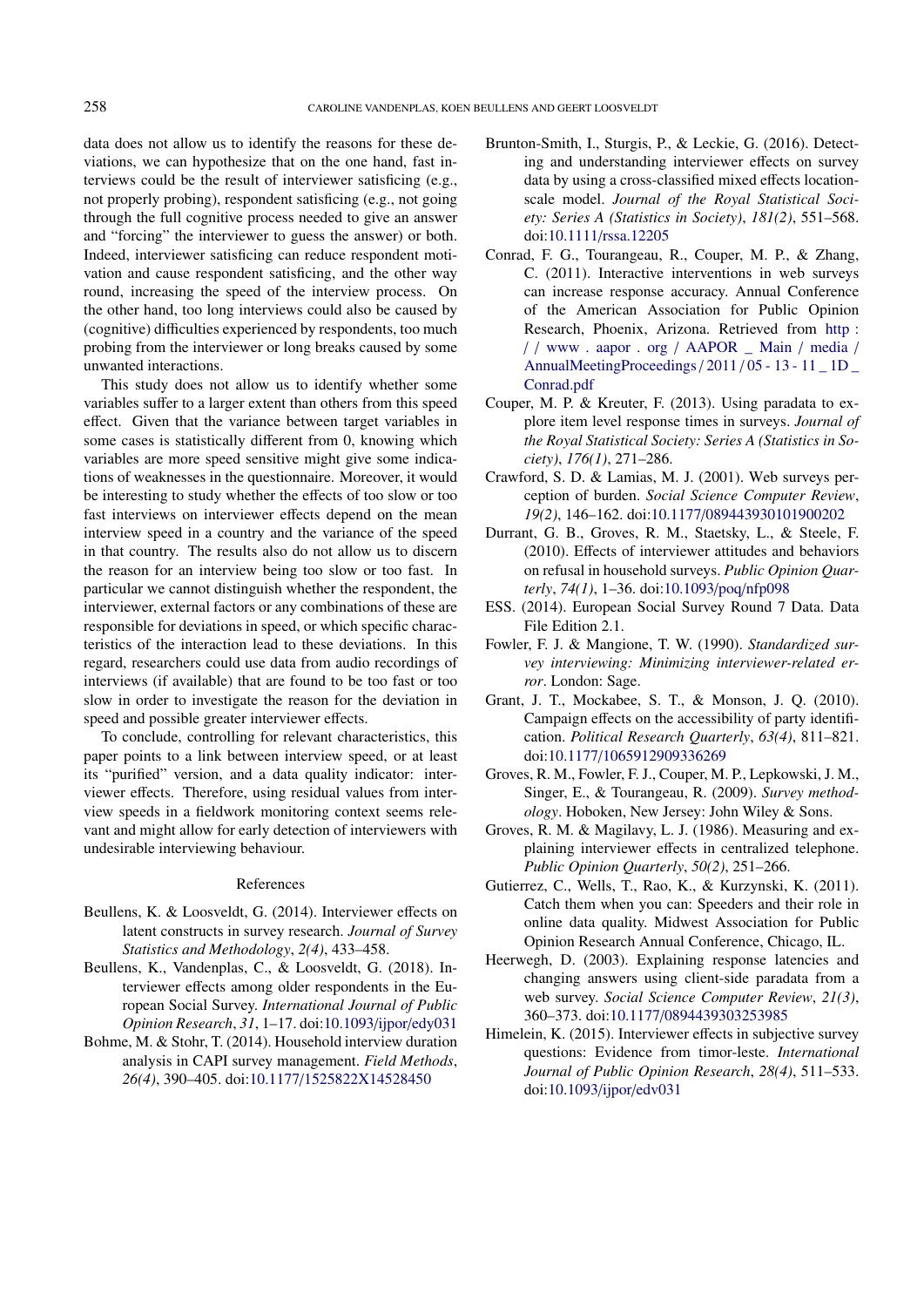- <span id="page-10-19"></span>Hox, J. J. (1994). Hierarchical regression models for interviewer and respondent effects. *Sociological Methods* & *Research*, *22(3)*, 300–318. doi[:10 . 1177](https://dx.doi.org/10.1177/0049124194022003002) / [0049124194022003002](https://dx.doi.org/10.1177/0049124194022003002)
- <span id="page-10-18"></span>Japec, L. (2006). Quality issues in interview surveys: Some contributions. *Bulletin of sociological methodology*/ *Bulletin de méthodologie sociologique*, *90(1)*, 26–42.
- <span id="page-10-3"></span>Johnson, M. (2004). Timepieces: Components of survey question response latencies. *Political Psychology*, *25(5)*, 679–702.
- <span id="page-10-7"></span>Johnson, T. P., Parker, V., & Clements, C. (2001). Detection and prevention of data falsification in survey research. *Survey Research*, *32 (3)*, 1–16.
- <span id="page-10-22"></span>Kirchner, A. & Olson, K. (2017). Examining changes of interview length over the course of the field period. *Journal of Survey Statistics and Methodology*, *5(1)*, 84– 108. doi:10.1093/jssam/[smw031](https://dx.doi.org/10.1093/jssam/smw031)
- <span id="page-10-0"></span>Loosveldt, G. (2008). Face-to-face interviews. In E. D. De Leeuw, J. J. Hox, & D. A. Dillman (Eds.), *International handbook of survey methodology* (pp. 201–220). New York: Taylor & Francis Group.
- <span id="page-10-16"></span>Loosveldt, G. & Beullens, K. (2013a). How long will it take? an analysis of interview length in the fifth round of the European Social Survey. *Survey Research Methods*, *7(2)*, 69–78. doi:http://[dx.doi.org](https://dx.doi.org/http://dx.doi.org/10.18148/srm/2013.v7i2.5086)/10.18148/srm/ [2013.v7i2.5086](https://dx.doi.org/http://dx.doi.org/10.18148/srm/2013.v7i2.5086)
- <span id="page-10-13"></span>Loosveldt, G. & Beullens, K. (2013b). The impact of respondents and interviewers on interview speed in face-toface interviews. *Social Science Research*, *42(6)*, 1422– 1430. doi:10.1016/[j.ssresearch.2013.06.005](https://dx.doi.org/10.1016/j.ssresearch.2013.06.005)
- <span id="page-10-9"></span>Malhotra, N. (2008). Completion time and response order effects in web surveys. *Public Opinion Quarterly*, *72(5)*, 914–934. doi[:10.1093](https://dx.doi.org/10.1093/poq/nfn050)/poq/nfn050
- <span id="page-10-17"></span>Mangione, T. W., Fowler, F. J., & Louis, T. A. (1992). Question characteristics and interviewer effects. *Journal of O*ffi*cial Statistics*, *8*, 293–293.
- <span id="page-10-4"></span>McClamroch, K. J. (2011). Evaluating the usability of personal digital assistants to collect behavioral data on adolescents with paradata. *Field Methods*, *23(3)*, 219– 242. doi:10.1177/[1525822X11405826](https://dx.doi.org/10.1177/1525822X11405826)
- <span id="page-10-25"></span>O'Muircheartaigh, C. & Campanelli, P. (1998). The relative impact of interviewer effects and sample design effects on survey precision. *Journal of the Royal Statistical Society. Series A (Statistics in Society)*, *161(1)*, 63–77. doi:10.1111/[1467-985X.00090](https://dx.doi.org/10.1111/1467-985X.00090)
- <span id="page-10-1"></span>O'Muircheartaigh, C. & Campanelli, P. (1999). A multilevel exploration of the role of interviewers in survey nonresponse. *Journal of the Royal Statistical Society: Series A (Statistics in Society)*, *162(3)*, 437–446.
- <span id="page-10-21"></span>Olson, K. & Bilgen, I. (2011). The role of interviewer experience on acquiescence. *Public Opinion Quarterly*, *75(1)*, 99–114. doi[:10.1093](https://dx.doi.org/10.1093/poq/nfq067)/poq/nfq067
- <span id="page-10-12"></span>Olson, K. & Peytchev, A. (2007). Effect of interviewer experience on interview pace and interviewer attitudes. *Public Opinion Quarterly*, *71(2)*, 273–286. doi[:10 .](https://dx.doi.org/10.1093/poq/nfm007) 1093/poq/[nfm007](https://dx.doi.org/10.1093/poq/nfm007)
- <span id="page-10-15"></span>Olson, K. & Smyth, J. D. (2015). The effect of CATI questions, respondents, and interviewers on response time. *Journal of Survey Statistics and Methodology*, *3(3)*, 361–396.
- <span id="page-10-8"></span>Penne, M. A., Snodgrass, J., & Barker, P. (2002). Analyzing audit trails in the National Survey on Drug Use and Health (NSDUH): Means for maintaining and improving data quality. International Conference on Questionnaire Development, Evaluation, and Testing Methods (QDET), Charleston, 2002. Retrieved from [http:](http://www.blaiseusers.org/2003/papers/Analyzing_audit_trails.pdf) //[www.blaiseusers.org](http://www.blaiseusers.org/2003/papers/Analyzing_audit_trails.pdf)/2003/papers/Analyzing\_audit\_ [trails.pdf](http://www.blaiseusers.org/2003/papers/Analyzing_audit_trails.pdf)
- <span id="page-10-2"></span>Pickery, J. & Loosveldt, G. (2004). A simultaneous analysis of interviewer effects on various data quality indicators with identification of exceptional interviewers. *Journal of O*ffi*cial Statistics*, *20(1)*, 77.
- <span id="page-10-11"></span>Revilla, M. & Ochoa, C. (2015). What are the links in a web survey among response time, quality, and auto-evaluation of the efforts done? *Social Science Computer Review*, *33(1)*, 97–114. doi[:10 . 1177](https://dx.doi.org/10.1177/0894439314531214) / [0894439314531214](https://dx.doi.org/10.1177/0894439314531214)
- <span id="page-10-5"></span>Roßmann, J. (2010). Data quality in web surveys of the German longitudinal election study 2009. 3rd ECPR Graduate Conference, Dublin.
- <span id="page-10-20"></span>Schaeffer, N. C., Dykema, J., & Maynard, D. W. (2010). Interviewers and interviewing. In P. V. Marsden & J. D. Wright (Eds.), *Handbook of Survey Research* (Vol. 2). Bingley, UK: Emerald Group Publishing Limited.
- <span id="page-10-24"></span>Schnell, R. & Kreuter, F. (2005). Separating interviewer and sampling point effects. *Journal of Official Statistics*, *21(3)*, 389–410.
- <span id="page-10-6"></span>Stieger, S. & Reips, U. D. (2010). What are participants doing while filling in an online questionnaire: A paradata collection tool and an empirical study. *Computers in Human Behavior*, *26(6)*, 1488–1495.
- <span id="page-10-14"></span>Vandenplas, C., Loosveldt, G., Beullens, K., & Denies, K. (2017). Are interviewer effects on interview speed related to interviewer effects on straight-lining tendency in the European Social Survey? an interviewer-related analysis. *Journal of Survey Statistics and Methodology,* smx034. doi[:10.1093](https://dx.doi.org/10.1093/jssam/smx034)/jssam/smx034
- <span id="page-10-23"></span>Vassallo, R., Durrant, G., & Smith, P. (2016). Separating interviewer and area effects by using a cross-classified multilevel logistic model: Simulation findings and implications for survey designs. *Journal of the Royal Statistical Society. Series A: Statistics in Society*, *180 (2)*, 531–550. doi:10.1111/[rssa.12206](https://dx.doi.org/10.1111/rssa.12206)
- <span id="page-10-10"></span>Wells, T., Rao, K., Link, M., & Pierce, C. (2012). Flagging speeders in a multi-mode (mobile and online) sur-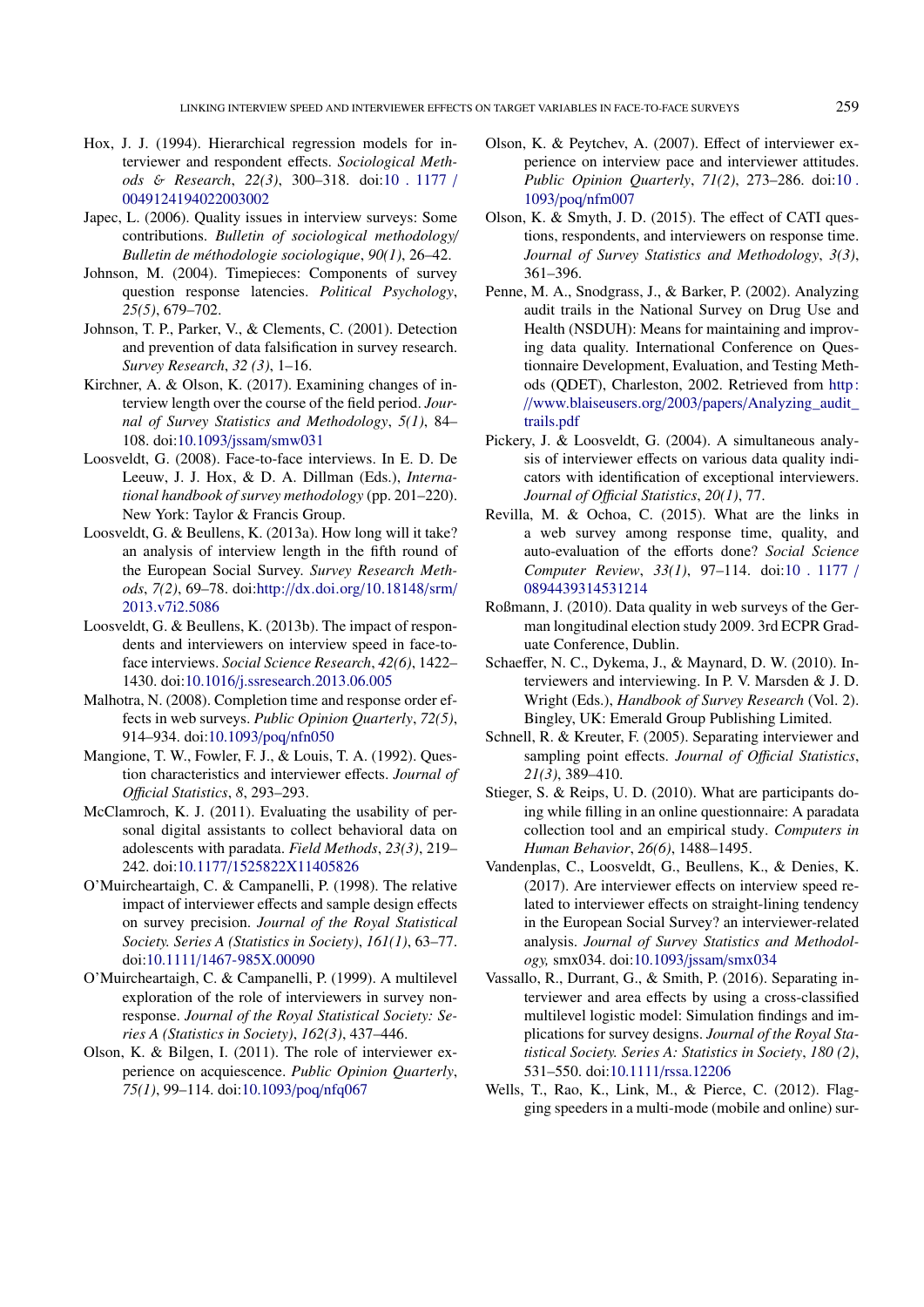vey. Annual meeting of the Midwest Chapter of the American Association for Public Opinion Research. Chicago, IL.

- <span id="page-11-1"></span>West, B. T. & Blom, A. G. (2017). Explaining interviewer effects: A research synthesis. *Journal of Survey Statistics and Methodology*, *5(2)*, 175–211. doi[:10.1093](https://dx.doi.org/10.1093/jssam/smw024)/jssam/ [smw024](https://dx.doi.org/10.1093/jssam/smw024)
- <span id="page-11-0"></span>West, B. T. & Olson, K. (2010). How much of interviewer variance is really nonresponse error variance? *Public Opinion Quarterly*, *74(5)*, 1004–1026.
- <span id="page-11-3"></span>Wuyts, C., Vandenplas, C., & Loosveldt, G. (2017). An interviewer-oriented analysis of interview speed: Experience, burden, or both? European Survey Research Conference, Lisbon 2017. Retrieved from [https :](https://lirias.kuleuven.be/bitstream/123456789/589472/1/Wuyts%2C+C.%2C+Vandenplas%2C+C.%2C+Loosveldt%2C+%20G.+%282017%29.%20+An+interviewer-oriented+analysis+%20of+interview+speed+Experience%2C+burde%2C+or+both.%20+ESRA.+Lisbon%2C+17-21+July+2017.pdf) / / [lirias. kuleuven. be](https://lirias.kuleuven.be/bitstream/123456789/589472/1/Wuyts%2C+C.%2C+Vandenplas%2C+C.%2C+Loosveldt%2C+%20G.+%282017%29.%20+An+interviewer-oriented+analysis+%20of+interview+speed+Experience%2C+burde%2C+or+both.%20+ESRA.+Lisbon%2C+17-21+July+2017.pdf) /bitstream/123456789/589472/1/ Wuyts %  $2C + C$ . %  $2C + V$ andenplas %  $2C + C$ . %  $2C + V$ Loosveldt%2C+%20G.+[%282017%29.%20](https://lirias.kuleuven.be/bitstream/123456789/589472/1/Wuyts%2C+C.%2C+Vandenplas%2C+C.%2C+Loosveldt%2C+%20G.+%282017%29.%20+An+interviewer-oriented+analysis+%20of+interview+speed+Experience%2C+burde%2C+or+both.%20+ESRA.+Lisbon%2C+17-21+July+2017.pdf)+An+ [interviewer - oriented](https://lirias.kuleuven.be/bitstream/123456789/589472/1/Wuyts%2C+C.%2C+Vandenplas%2C+C.%2C+Loosveldt%2C+%20G.+%282017%29.%20+An+interviewer-oriented+analysis+%20of+interview+speed+Experience%2C+burde%2C+or+both.%20+ESRA.+Lisbon%2C+17-21+July+2017.pdf)+analysis+ %20of+interview + speed+[Experience%2C](https://lirias.kuleuven.be/bitstream/123456789/589472/1/Wuyts%2C+C.%2C+Vandenplas%2C+C.%2C+Loosveldt%2C+%20G.+%282017%29.%20+An+interviewer-oriented+analysis+%20of+interview+speed+Experience%2C+burde%2C+or+both.%20+ESRA.+Lisbon%2C+17-21+July+2017.pdf)+burde%2C+or+both.%20+ ESRA.+[Lisbon%2C](https://lirias.kuleuven.be/bitstream/123456789/589472/1/Wuyts%2C+C.%2C+Vandenplas%2C+C.%2C+Loosveldt%2C+%20G.+%282017%29.%20+An+interviewer-oriented+analysis+%20of+interview+speed+Experience%2C+burde%2C+or+both.%20+ESRA.+Lisbon%2C+17-21+July+2017.pdf)+17-21+July+2017.pdf
- <span id="page-11-2"></span>Zhang, C. & Conrad, F. G. (2014). Speeding in web surveys: The tendency to answer very fast and its association with straightlining. *Survey Research Methods*, *8(2)*, 127–135. doi:http://[dx.doi.org](https://dx.doi.org/http://dx.doi.org/10.18148/srm/2014.v8i2.5453)/10.18148/srm/ [2014.v8i2.5453](https://dx.doi.org/http://dx.doi.org/10.18148/srm/2014.v8i2.5453)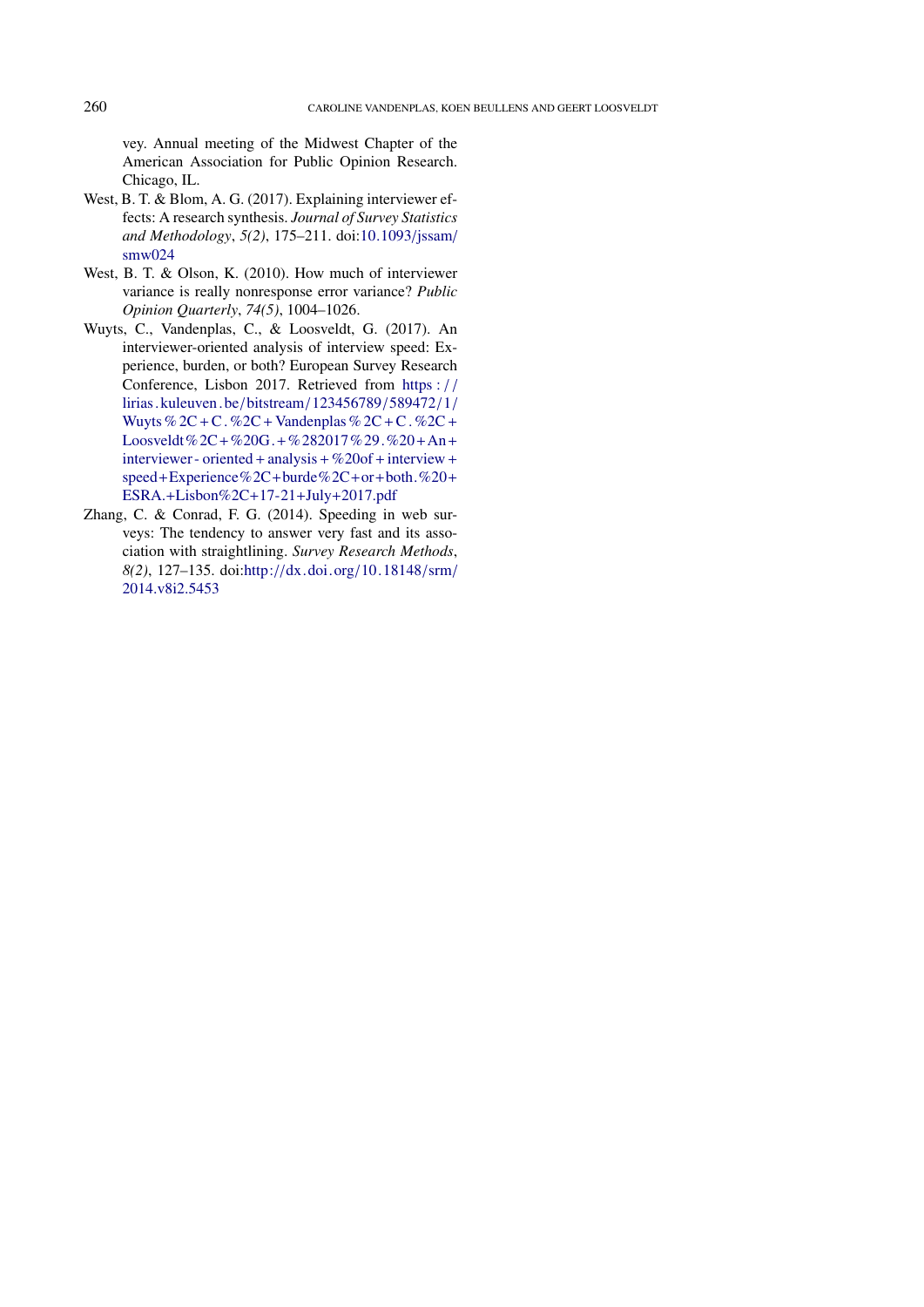## Appendix A Tables

|        |           |               |         |           |         | Variance of Random effects |          |
|--------|-----------|---------------|---------|-----------|---------|----------------------------|----------|
|        |           | Fixed effects |         | Intercept |         |                            |          |
| Module | Intercept | Fast          | Slow    | Countries | Target  | Fast                       | Slow     |
| $B^a$  | $3.18*$   | $3.07*$       | $3.58*$ |           | $0.48*$ | 13.86 <sup>*</sup>         | 11.82    |
| C      | $2.54*$   | $3.47*$       | $2.83*$ | 0.34      | 0.76    | 4.99                       | $9.46*$  |
| $D^a$  | $3.57*$   | $7.55^*$      | 2.12    | ٠         | 0.29    | 59.05*                     | $11.29*$ |
| Е      | $3.84*$   | $420^*$       | 1.86    | 1.62      | $2.14*$ | 5.47                       | 13.08*   |

# Table A1 *Parameter estimates of model 3 excluding Hungary*

<sup>a</sup> Model with random intercept for countries did not converge

 $* p < 0.05$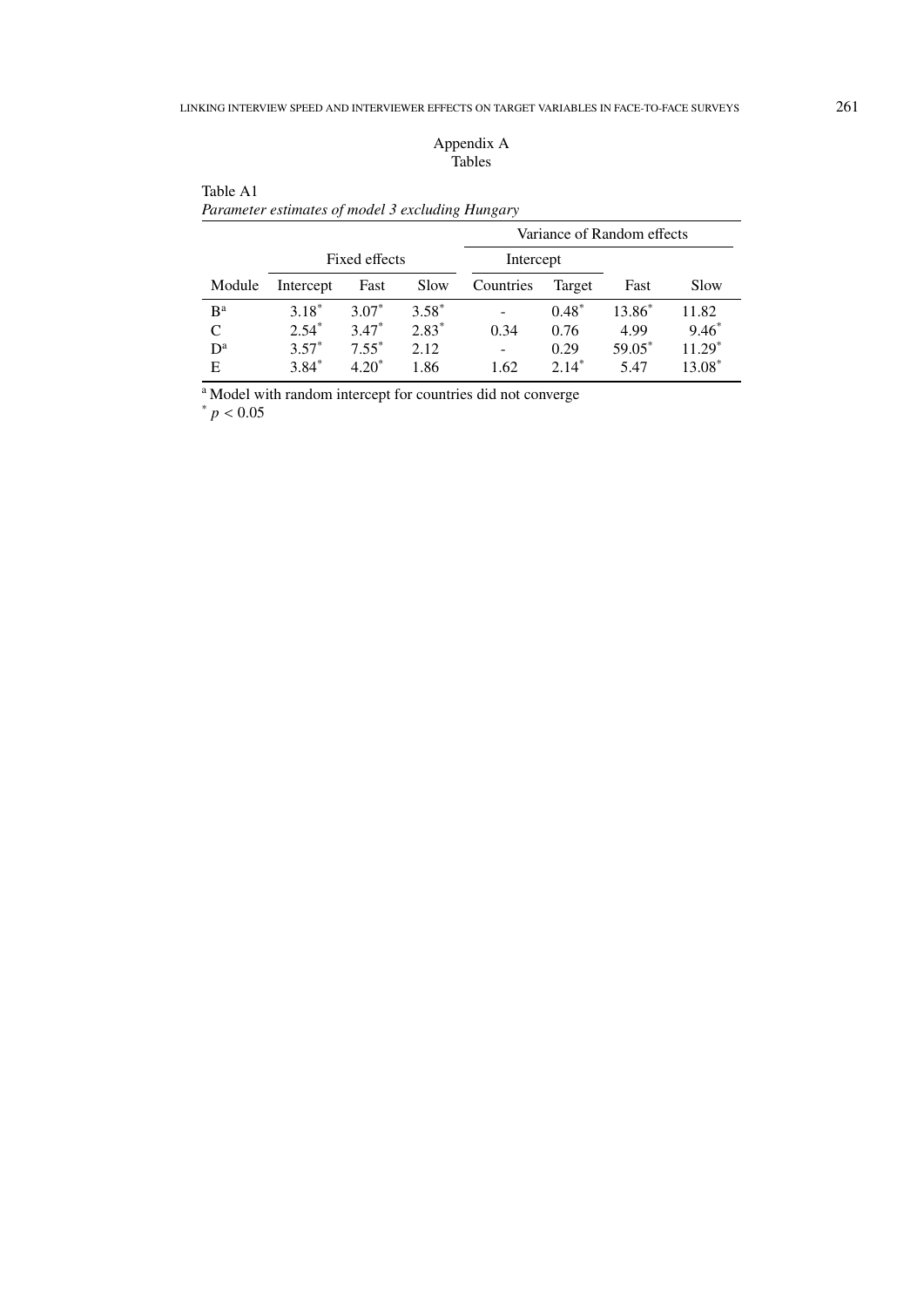## 262 CAROLINE VANDENPLAS, KOEN BEULLENS AND GEERT LOOSVELDT

Table A2 *Considered variables for the intra-interviewer coe*ffi*cient*

| Module        | Variable           | Scale                | Label                                                                                                                              |
|---------------|--------------------|----------------------|------------------------------------------------------------------------------------------------------------------------------------|
| B             | Psppsgv            | $0 - 10$             | Political system allows people to have influence on politics                                                                       |
|               | Actrolg            | $0 - 10$             | Able to take active role in political group                                                                                        |
|               | Psppipl            | $0 - 10$             | Political system allows people to have influence on politics                                                                       |
|               | Cptppol            | $0 - 10$             | Confident in own ability to participate in politics                                                                                |
|               | Ptcpplt            | $0 - 10$             | Politicians care what people think                                                                                                 |
|               | Etapapl            | $0 - 10$             | Easy to take part in politics                                                                                                      |
|               | Trstprl            | $0 - 10$             | Trust in country's parliament                                                                                                      |
|               | Trstlgl            | $0 - 10$             | Trust in the legal system                                                                                                          |
|               | Trstplc            | $0 - 10$             | Trust in the police                                                                                                                |
|               | Trstplt            | $0 - 10$             | Trust in politicians                                                                                                               |
|               | Trstprt            | $0 - 10$             | Trust in political parties                                                                                                         |
|               | Trstep             | $0 - 10$             | Trust in the European Parliament                                                                                                   |
|               | <b>Trstun</b>      | $0 - 10$             | Trust in the United Nations                                                                                                        |
|               | Lrscale            | $0 - 10$             | Placement on left right scale                                                                                                      |
|               | Stflife            | $0 - 10$             | How satisfied with life as a whole                                                                                                 |
|               | Stfeco             | $0 - 10$             | How satisfied with present state of economy in country                                                                             |
|               | Stfgov             | $0 - 10$             | How satisfied with the national government                                                                                         |
|               | Stfdem             | $0 - 10$             | How satisfied with the way democracy works in country                                                                              |
|               | Stfedu             | $0 - 10$             | State of education in country nowadays                                                                                             |
|               | Stfhlth            | $0 - 10$             | State of health services in country nowadays                                                                                       |
|               | Gincdif            | $1 - 5$              | Government should reduce differences in income levels                                                                              |
|               | Freehms            | $1 - 5$              | Gays and lesbians free to live life as they wish                                                                                   |
|               | Euftf              | $0 - 10$             | European Union: European unification go further or gone too far                                                                    |
|               | Imbgeco            | $0 - 10$             | Immigration bad or good for country's economy                                                                                      |
|               | Imueclt            | $0 - 10$             | Country's cultural life undermined or enriched by immigrants                                                                       |
|               | imwbcnt            | $0 - 10$             | Immigrants make country worse or better place to live                                                                              |
| $\mathcal{C}$ | Happy              | $0 - 10$             | How happy are you                                                                                                                  |
|               | sclmeet            | $1 - 7$              | How often socially meets with friend, relatives or colleagues                                                                      |
|               | inprdsc            | $0 - 6$              | How many people with whom you can discuss intimate and personal matters                                                            |
|               | sclact             | $1 - 5$              | Take part in activities compare to others of the same age                                                                          |
|               | health             | $1 - 5$              | Subjective general health                                                                                                          |
|               | rlgdgr             | $0 - 10$             | How religious are you?                                                                                                             |
|               | rlgatnd            | $1 - 6$              | How often attend religious service apart from special occasions                                                                    |
|               | pray               | $1 - 6$              | how often pray apart from religious services                                                                                       |
| D             | qfimedu            | $0 - 10$             | Qualification for immigration: good educational qualifications                                                                     |
|               | qfimlng            | $0 - 10$             | Qualification for immigration: speak country's official language                                                                   |
|               | qfimchr            | $0 - 10$             | Qualification for immigration: Christian background                                                                                |
|               | qfimwht            | $0 - 10$<br>$0 - 10$ | Qualification for immigration: be white                                                                                            |
|               | qfimwsk<br>qfimcmt | $0 - 10$             | Qualification for immigration: work skills needed in country<br>Qualification for immigration: committed to way of life in country |
|               | imtcjob            | $0 - 10$             | Immigrants take jobs away in country or create new jobs                                                                            |
|               | imbleco            | $0 - 10$             | Taxes and services: immigrants take out more than they put in or less                                                              |
|               | imwbcrm            | $0 - 10$             | Immigrants make country's crime problems worse or better                                                                           |
|               | pplstrd            | $1 - 5$              | Better for a country if almost everyone shares customs and traditions                                                              |
|               | lwdscwp            | $0 - 10$             | Law against ethnic discrimination in workplace good/bad for a country                                                              |
|               | gvrfgap            | $1 - 5$              | Government should be generous judging applications for refugee status                                                              |
|               | gytrimg            | $1 - 5$              | Compared to yourself government treats new immigrants better or worse                                                              |
|               | rlgueim            | $0 - 10$             | Religious beliefs and practices undermined or enriched by immigrants                                                               |
|               | dfegcon            | $1 - 7$              | Different race or ethnic group: contact, how often                                                                                 |
|               | dfeghbg            | $0 - 10$             | Different race or ethnic group: contact, how bad or good                                                                           |
| Ε             | etfruit            | $1 - 7$              | How often eat fruit, excluding drinking juice                                                                                      |
|               | eatveg             | $1 - 7$              | How often eat vegetables or salad, excluding potatoes                                                                              |
|               | dosprt             | $1 - 7$              | Do sports or other physical activity, how many of last 7 days                                                                      |
|               | alcfreq            | $1 - 7$              | How often drink alcohol                                                                                                            |
|               | alcbnge            | $1 - 5$              | Frequency of binge drinking for men and women, last 12 months                                                                      |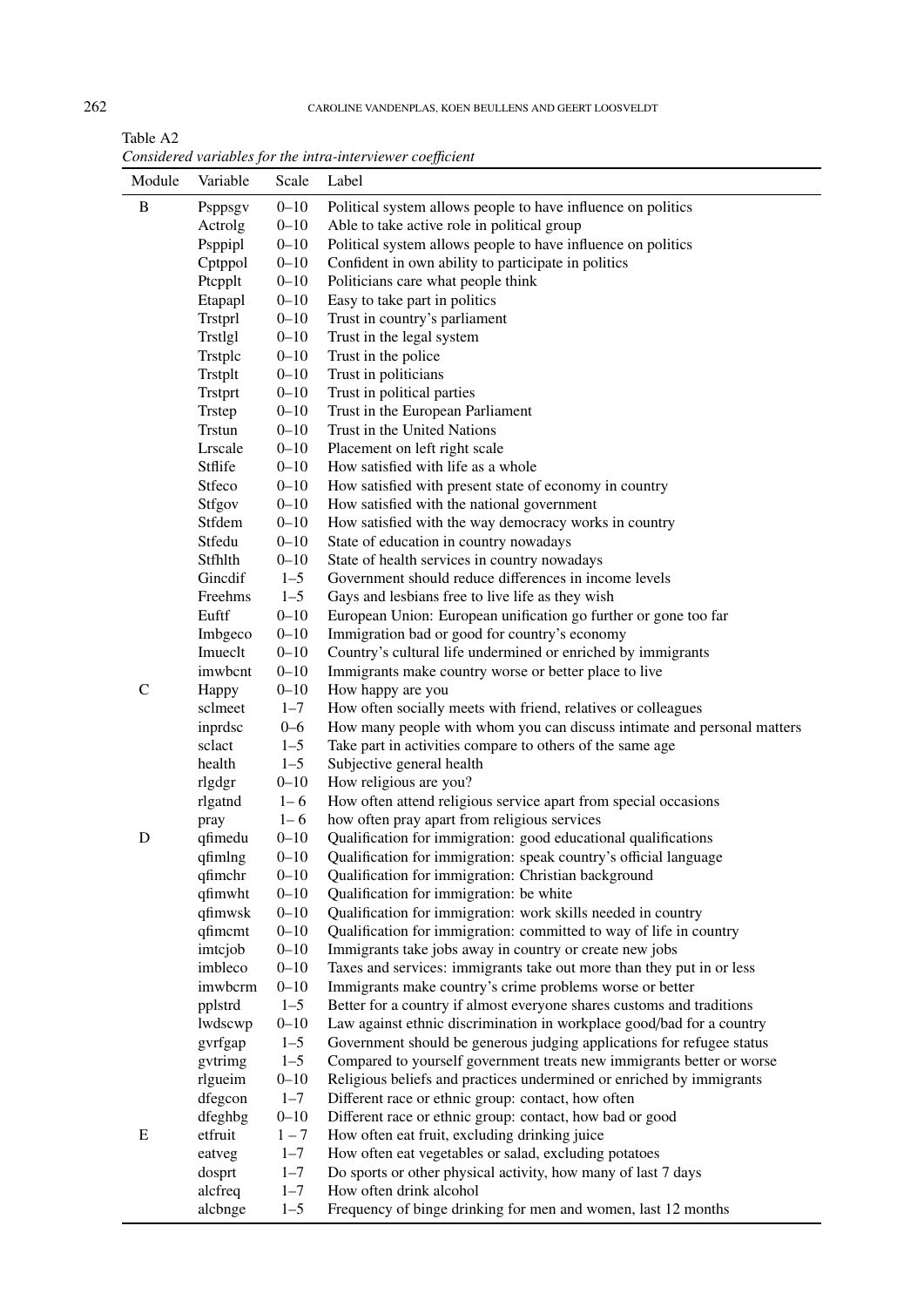| Table A3 |          | Number of respondents and interviewers in |                 | each country, in each subset of interview type                  |                  |                                                                 |                                                                                                   |                                                                                                                               |                                     |                                                                                                                      |                                                          |                                                                                                     |                                         |                                    |                                                                                     |                                                                                                   |                                                                                                                                                                         |
|----------|----------|-------------------------------------------|-----------------|-----------------------------------------------------------------|------------------|-----------------------------------------------------------------|---------------------------------------------------------------------------------------------------|-------------------------------------------------------------------------------------------------------------------------------|-------------------------------------|----------------------------------------------------------------------------------------------------------------------|----------------------------------------------------------|-----------------------------------------------------------------------------------------------------|-----------------------------------------|------------------------------------|-------------------------------------------------------------------------------------|---------------------------------------------------------------------------------------------------|-------------------------------------------------------------------------------------------------------------------------------------------------------------------------|
| Module   | Tур      |                                           | Æ               | BE                                                              | F                | E                                                               | DK                                                                                                | H                                                                                                                             | $\overline{\mathbb{F}}$             | EŘ                                                                                                                   | GB                                                       | $\Xi$                                                                                               | 円                                       | Ż                                  | $\frac{0}{2}$                                                                       | SE                                                                                                | $\overline{\mathbf{S}}$                                                                                                                                                 |
| ⋍        | Slow     | Respondents                               | 215             |                                                                 |                  |                                                                 |                                                                                                   |                                                                                                                               |                                     |                                                                                                                      |                                                          |                                                                                                     |                                         |                                    |                                                                                     |                                                                                                   |                                                                                                                                                                         |
|          |          | Interviewers                              |                 |                                                                 |                  |                                                                 |                                                                                                   |                                                                                                                               |                                     |                                                                                                                      |                                                          |                                                                                                     |                                         |                                    |                                                                                     |                                                                                                   |                                                                                                                                                                         |
|          | Moderate | Respondents                               | 198             | $\frac{58}{24}$                                                 | चे ५ वे          | 3202205                                                         | $\frac{3}{2}$ $\frac{3}{2}$ $\frac{3}{2}$ $\frac{3}{2}$ $\frac{3}{2}$ $\frac{3}{2}$ $\frac{3}{2}$ | $\frac{5}{11}$ $\frac{1}{11}$ $\frac{1}{11}$ $\frac{1}{11}$ $\frac{1}{11}$ $\frac{1}{11}$                                     | 88959                               | $\frac{5}{2}$ $\frac{1}{2}$ $\frac{1}{2}$ $\frac{1}{2}$ $\frac{1}{2}$ $\frac{1}{2}$ $\frac{1}{2}$                    | $\frac{180}{434}$                                        | $\frac{8}{2}$ $\frac{8}{1}$ $\frac{15}{1}$ $\frac{15}{2}$ $\frac{8}{2}$ $\frac{8}{2}$               | $3.483$<br>$1.583$<br>$1.583$<br>$1.58$ | 17<br>28<br>17<br>28               | <u>ន</u> ្ទ ដ ន្ទ ន្ទ ន                                                             | $\frac{385}{28}$                                                                                  | $\frac{21}{836}$                                                                                                                                                        |
|          |          | Interviewers                              | 85              |                                                                 |                  |                                                                 |                                                                                                   |                                                                                                                               |                                     |                                                                                                                      | 1584                                                     |                                                                                                     |                                         |                                    |                                                                                     | 89                                                                                                | $\begin{array}{c} 59 \\ 137 \\ 21 \end{array}$                                                                                                                          |
|          | Fast     | Respondents                               | 187             | $\begin{array}{c}\n 25 \\  \hline\n 135\n \end{array}$          | <u>ଓ 3</u> ଅ     |                                                                 |                                                                                                   |                                                                                                                               |                                     |                                                                                                                      |                                                          |                                                                                                     |                                         | 557                                |                                                                                     | $\frac{166}{30}$                                                                                  |                                                                                                                                                                         |
|          |          | Interviewers                              |                 |                                                                 |                  |                                                                 |                                                                                                   |                                                                                                                               | $\frac{4}{6}$                       |                                                                                                                      |                                                          |                                                                                                     |                                         |                                    |                                                                                     |                                                                                                   |                                                                                                                                                                         |
| O        | Slow     | Respondents                               | 223             |                                                                 |                  |                                                                 |                                                                                                   |                                                                                                                               |                                     |                                                                                                                      |                                                          |                                                                                                     |                                         |                                    |                                                                                     | 298                                                                                               |                                                                                                                                                                         |
|          |          | Interviewers                              |                 |                                                                 |                  |                                                                 |                                                                                                   |                                                                                                                               |                                     |                                                                                                                      |                                                          |                                                                                                     |                                         |                                    |                                                                                     |                                                                                                   |                                                                                                                                                                         |
|          | Moderate | Respondents                               | $\frac{1}{240}$ |                                                                 | $28.58$ $28.84$  | $\frac{36}{20}$ $\frac{26}{20}$ $\frac{27}{20}$ $\frac{27}{20}$ | 5288832                                                                                           |                                                                                                                               | 2842157                             |                                                                                                                      | $\frac{174800000}{4800000000}$                           | 15799772                                                                                            |                                         | 9.821988                           | $\frac{5}{2}$ $\frac{8}{5}$ $\frac{6}{5}$ $\frac{3}{2}$ $\frac{3}{2}$ $\frac{3}{4}$ | 408828                                                                                            | $\Xi$ $\stackrel{.}{\sim}$ $\stackrel{.}{\approx}$ $\stackrel{.}{\sim}$ $\stackrel{.}{\approx}$ $\stackrel{.}{\approx}$ $\stackrel{.}{\approx}$ $\stackrel{.}{\approx}$ |
|          |          | Interviewers                              | 86              |                                                                 |                  |                                                                 |                                                                                                   |                                                                                                                               |                                     |                                                                                                                      |                                                          |                                                                                                     |                                         |                                    |                                                                                     |                                                                                                   |                                                                                                                                                                         |
|          | Fast     | Respondents                               | 180             |                                                                 |                  |                                                                 |                                                                                                   |                                                                                                                               |                                     |                                                                                                                      |                                                          |                                                                                                     |                                         |                                    |                                                                                     |                                                                                                   |                                                                                                                                                                         |
|          |          | Interviewers                              | ę               | $\frac{47}{13}$ $\frac{18}{12}$ $\frac{17}{14}$ $\frac{17}{12}$ |                  |                                                                 |                                                                                                   | $\frac{1}{2}$ $\frac{1}{2}$ $\frac{1}{2}$ $\frac{1}{2}$ $\frac{1}{2}$ $\frac{1}{2}$ $\frac{1}{2}$ $\frac{1}{2}$ $\frac{1}{2}$ |                                     | $\frac{16}{3}$<br>$\frac{3}{4}$<br>$\frac{1}{2}$<br>$\frac{1}{2}$<br>$\frac{1}{3}$<br>$\frac{1}{6}$<br>$\frac{1}{3}$ |                                                          |                                                                                                     | $3247$<br>$1651$<br>$284$<br>$47$       |                                    |                                                                                     |                                                                                                   |                                                                                                                                                                         |
| $\Box$   | Slow     | Respondents                               | 202             |                                                                 |                  |                                                                 |                                                                                                   |                                                                                                                               |                                     |                                                                                                                      |                                                          |                                                                                                     |                                         |                                    |                                                                                     |                                                                                                   |                                                                                                                                                                         |
|          |          | Interviewers                              |                 |                                                                 |                  |                                                                 |                                                                                                   |                                                                                                                               |                                     |                                                                                                                      |                                                          |                                                                                                     |                                         |                                    |                                                                                     |                                                                                                   |                                                                                                                                                                         |
|          | Moderate | Respondents                               | 197             |                                                                 |                  | 3345228                                                         | $\frac{1355}{2848}$                                                                               | $^{25}_{41}$ 51285                                                                                                            | $16748$<br>$1673$<br>$158$<br>$138$ |                                                                                                                      | $\frac{145}{455}$                                        | $\begin{array}{c} 168 \\ 209 \\ 111 \\ 198 \\ 198 \\ \end{array}$                                   | 30302178                                | $29420$<br>$1295$<br>$159$<br>$77$ | <u>ទី ម ៥ ដូ</u> ន មូ                                                               | $\frac{37}{27}$<br>$\frac{27}{28}$<br>$\frac{1}{27}$<br>$\frac{37}{27}$                           | 284202                                                                                                                                                                  |
|          |          | Interviewers                              | 86              |                                                                 |                  |                                                                 |                                                                                                   |                                                                                                                               |                                     |                                                                                                                      |                                                          |                                                                                                     |                                         |                                    |                                                                                     |                                                                                                   |                                                                                                                                                                         |
|          | Fast     | Respondents                               | 227             |                                                                 |                  |                                                                 |                                                                                                   |                                                                                                                               |                                     |                                                                                                                      |                                                          |                                                                                                     |                                         |                                    |                                                                                     |                                                                                                   |                                                                                                                                                                         |
|          |          | Interviewers                              |                 |                                                                 |                  |                                                                 |                                                                                                   |                                                                                                                               |                                     | $\frac{343}{1312}$ $\frac{1}{6}$ $\frac{8}{6}$                                                                       |                                                          |                                                                                                     |                                         |                                    |                                                                                     |                                                                                                   |                                                                                                                                                                         |
| щ        | Slow     | Respondents                               | $\frac{198}{2}$ |                                                                 |                  |                                                                 |                                                                                                   |                                                                                                                               |                                     |                                                                                                                      | 178                                                      |                                                                                                     |                                         |                                    |                                                                                     |                                                                                                   | 143                                                                                                                                                                     |
|          |          | Interviewers                              |                 | $\frac{43}{22}$ $\frac{81}{22}$ $\frac{8}{25}$                  | $\frac{86}{36}$  |                                                                 |                                                                                                   |                                                                                                                               |                                     |                                                                                                                      |                                                          |                                                                                                     |                                         | $\frac{185}{205}$                  |                                                                                     |                                                                                                   | $rac{26}{816}$                                                                                                                                                          |
|          | Moderate | Respondents                               |                 |                                                                 |                  |                                                                 |                                                                                                   |                                                                                                                               |                                     |                                                                                                                      |                                                          |                                                                                                     |                                         |                                    |                                                                                     |                                                                                                   |                                                                                                                                                                         |
|          |          | Interviewers                              | 85              |                                                                 | $\overline{6}$   |                                                                 |                                                                                                   |                                                                                                                               |                                     |                                                                                                                      |                                                          |                                                                                                     |                                         |                                    |                                                                                     |                                                                                                   |                                                                                                                                                                         |
|          | Fast     | Respondents                               | 208             |                                                                 | $\frac{201}{26}$ | $25800$<br>$25300$<br>$3530$                                    | $\frac{8}{3}$ $\frac{8}{3}$ $\frac{8}{3}$ $\frac{8}{3}$ $\frac{8}{3}$                             | 389.38                                                                                                                        | $71467$<br>$1467$<br>$1384$         | 27329                                                                                                                | $4\frac{3}{4}$ $\frac{8}{1}$ $\frac{8}{1}$ $\frac{1}{4}$ | $\frac{6}{2}$ $\frac{8}{1}$ $\frac{11}{1}$ $\frac{8}{1}$ $\frac{8}{1}$ $\frac{8}{1}$ $\frac{11}{1}$ | 88521238                                | $\frac{5}{2}$ $\frac{2}{2}$        | $\S$ ឧ ឧ ឌ ឌ ឌ ឧ                                                                    | $\frac{8}{3}$ $\frac{8}{1}$ $\frac{8}{1}$ $\frac{8}{1}$ $\frac{1}{2}$ $\frac{8}{1}$ $\frac{5}{1}$ |                                                                                                                                                                         |
|          |          | Interviewers                              | $\Delta$        | $\overline{c}$                                                  |                  |                                                                 |                                                                                                   |                                                                                                                               |                                     |                                                                                                                      |                                                          |                                                                                                     |                                         |                                    |                                                                                     |                                                                                                   |                                                                                                                                                                         |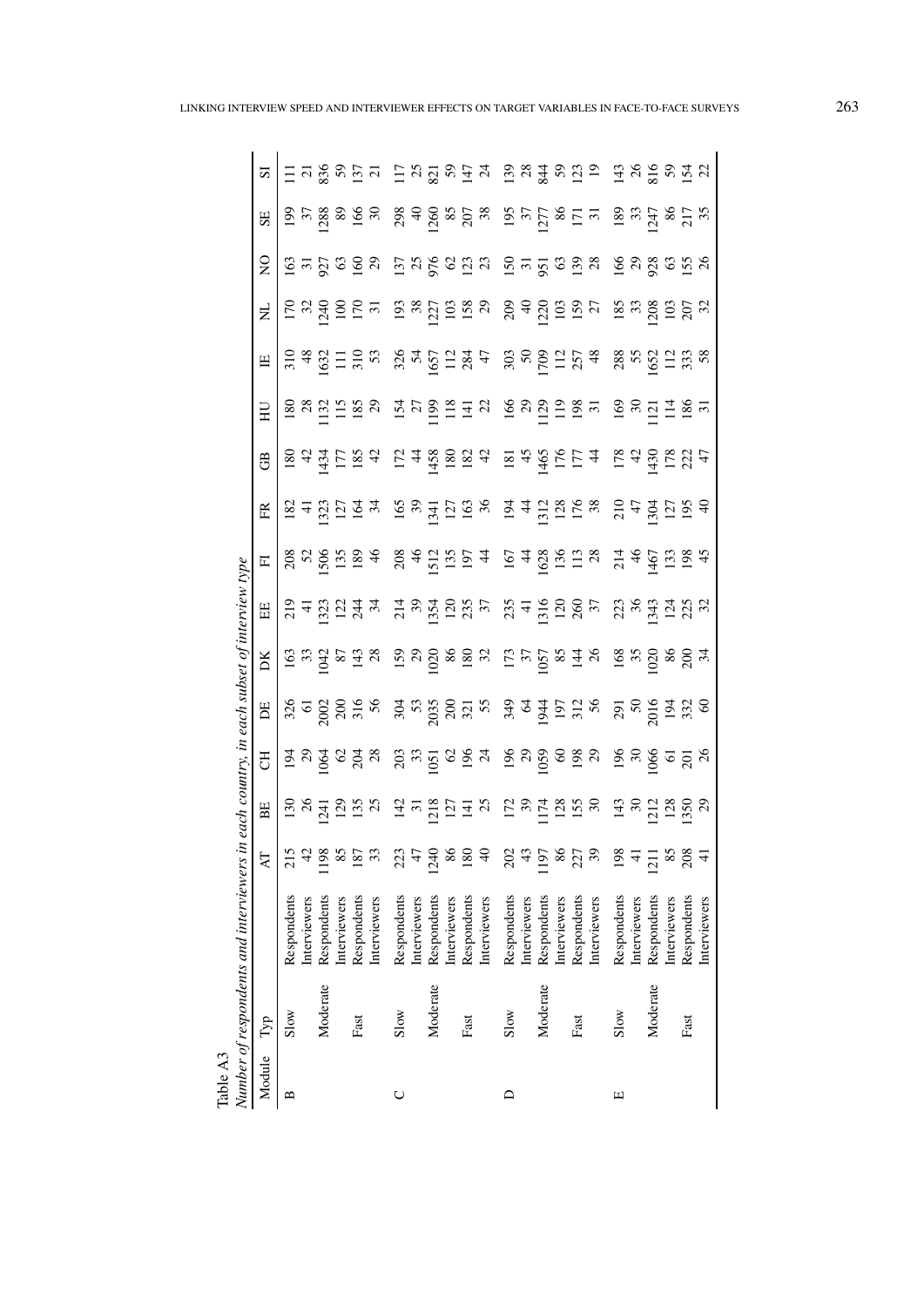

*Figure B1*. Boxplots per country for the differences between ICCs of the variables in module B: fast versus moderate and slow versus moderate.



*Figure B2*. Boxplots per country for the differences between ICCs of the variables in module C: fast versus moderate and slow versus moderate.